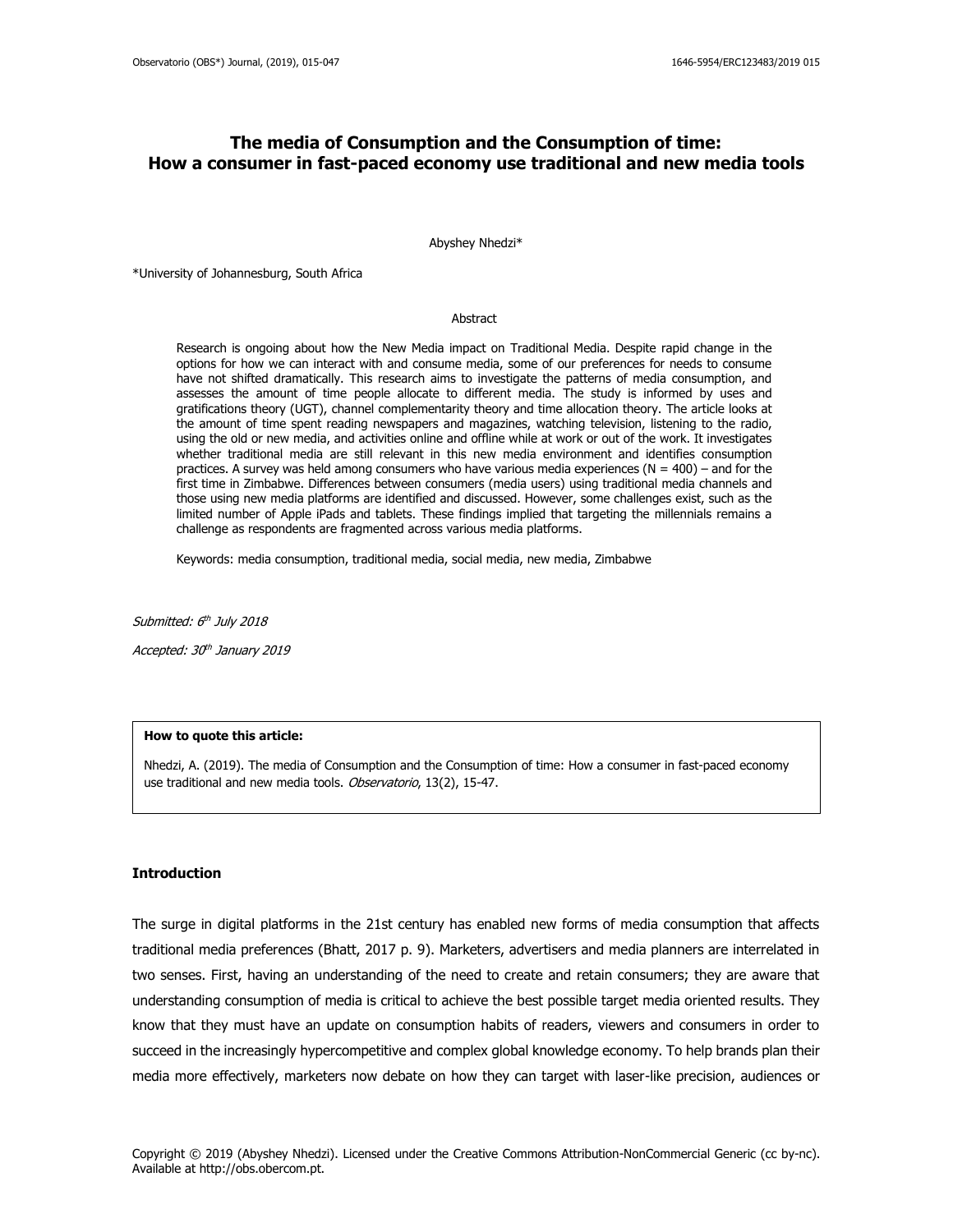016 Abyshey Nhedzi Observatorio (OBS\*) Journal, (2019)

consumers with a particular behaviour. When marketers are targeting or trying to get their brand in front of people, they need to ensure that they are meeting where their audience are. Media consumption patterns is becoming more significant. Second, they understand that debate around the dying of traditional media and the new media substitutionary role (Pacheco, da Silva, Brites, Henriques & Damásio, 2017 p. 2) is underexplored as it often leads to speculations. Unfortunately, in most of these studies the media consumers have been treated as generic, neglecting the time variable.

Media usage has received the most research consideration. Unfortunately, there is little academic research to guide us. Among media studies, an implicit assumption is that the impact of the pervasive nature of digitization throughout consumer lifestyles has contributed to the emergency of consumer behavior, but such development have not been examined clearly (Pacheco et al., 2017 p. 2). In practice, media planners should recognize how uses and appropriations of media penetrate all aspects of contemporary life. The present study addresses this gap in literature by investigating patterns of media consumption, and assesses the amount of time people allocate to different media. Most of the previous studies have treated one media at a time to the exclusion of others. Some studies assessed international media consumption, and to the knowledge of the author, Zimbabwe is excluded (Austin, Barnard & Hutcheon, 2016). Information that has been gathered about the Zimbabwean consumers and their media habits tends to be dated and questionable due to the limited literature covering the country. Therefore, the researcher aims to produce an account of consumer preferences and practices across the full set of available media tools in Zimbabwe.

The first section reviews media consumption within the changing landscape. The second section discusses a theoretical framework based on identifying three theories: uses and gratifications theory (UGT), channel complementarity theory and time allocation theory. The third section suggests the methodology for this research. Finally, in the fourth and last section, results, discussion and conclusion are covered.

### **Media consumption within the changing landscape**

Media planners and marketers are compelled to predict and prescribe forms of marketing channels and media communication that would be cost effective with their existing and potential customer bases. In the era of new media, consumers have greater access to limitless media, thus organisations face the challenge of reaching them due to information overload and fierce competition (Marques & Batista, 2017). Advertisers, agencies, and media planners are all looking for improvement in placement of advertisements in media. If an advertiser can reach more of its customers and potential customers by spending less money, or an agency can help an advertiser to do the same, a positive effect on the advertiser's bottom line is yielded (Hess & Doe, 2013 p. 231).

A growing body of literature supports the reality of continuous advances in digital technology and portable devices, such as smartphones, smart watches and tablets; and suggests that this media shift will gain momentum (Clow & Baack, 2018; Odun & Utulu, 2016). These effects give rise to questions that still need to be answered through vigorous research with real-life data (Austin et al., 2016).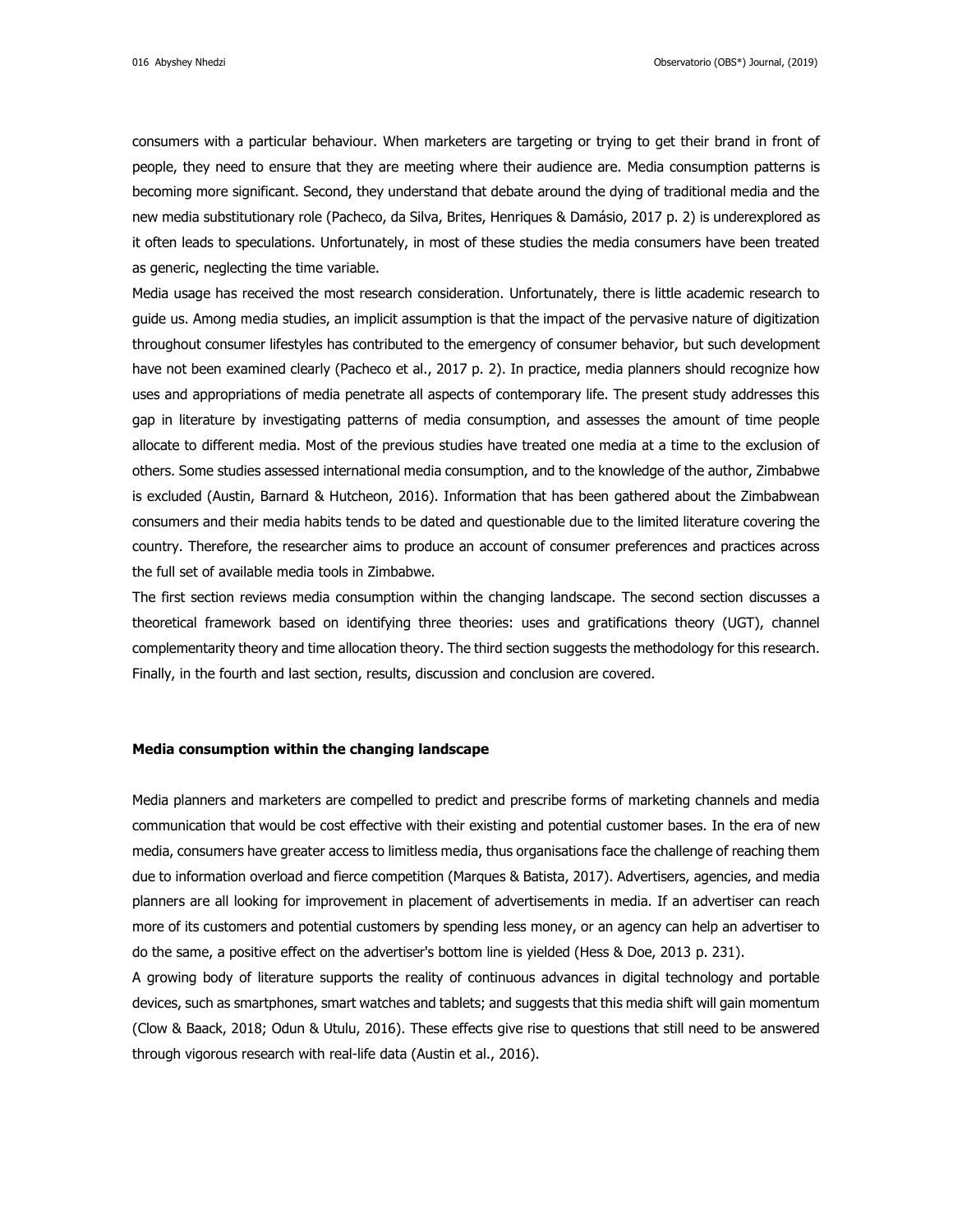The marketing principles of reach (number of unique individuals or households exposed to an advertisement) and frequency (the minimum number of times each individual should be exposed to advertisement) are just as important as they have ever been in the changing environment. Although television remains the king of reach vehicles, marketers' television, development of new technology has always created risks and opportunities for businesses. Practitioner-led and academic-led marketing research argues that the advent of digitalisation and social media effects disruption (Napoli & Ewing, 2011). Given the consumers' changing preferences in the new technological environment past theories may prove unreliable (Marques & Batista, 2017). Therefore, examining existing theories, has the potential to help advertising practitioners. Previous literature mostly focuses on the adoption of such media tools (e.g., Blank & Lutz, 2017 p. 741; Haight, Quan-Haase & Corbett, 2014; Talafuse & Brizek, 2015), somewhat surprisingly, there is a scarcity of academic reports indicating comparison of different media tool. Although the research on consumers' media preferences or usage remains limited, consumers' media channels preferences are not static.

Content creation, distribution and monetization are often the three great challenges faced in the media industry (Clow & Baack, 2018). This eventually affects the position of traditional media market leaders. The media landscape process of change and innovation is viewed as favouring the new media. For this reason, this shift from traditional to digital media is much discussed but rarely quantified. Napoli and Ewing (2011) argue that heavy users of the internet spend less time watching television than casual users. However, previous studies show little confidence to this notion and suggest that the new media will simply complement traditional marketing media (Napoli & Ewing, 2011; Scolari, 2013 p. 1422).

#### **The migration to new media**

Advertising remains the lifeblood of the print and broadcast media. The advertising methods employed to promote company products or services usually include the use of TV, radio and print, which allow companies to explain what, when, where, and why people should buy their products or services. Companies or organizations that want to remain relevant need to think about how they will weave their brands into consumers' day-to-day lives (Clow & Baack, 2018). Traditional channels are the most affected as most print media have shut down, owing to a sharp drop-off in advertisers and readers (Jordaan et al., 2011 p. 2).

The emergence of new media brings intense competition to the market environment (previously dominated by traditional media) as new media win more users and more attention than the traditional media (Odun & Utulu, 2016). Odun and Utulu (2016, p. 66) disagreed with the assertion from Nossek, Adoni and Nimrod, that, in Africa, "the future of traditional media does not look bleak as some people would want us to believe because the media is still very effective." Regarding the debate on convergence, Nkiru (2011 p. 117) was adamant that traditional media forms in Africa would certainly exist alongside digital media. However, these authors admit: "the new media has more influence on broadcast sales development strategies in today's environment compared to the traditional media" (Odun & Utulu, 2016, p. 67).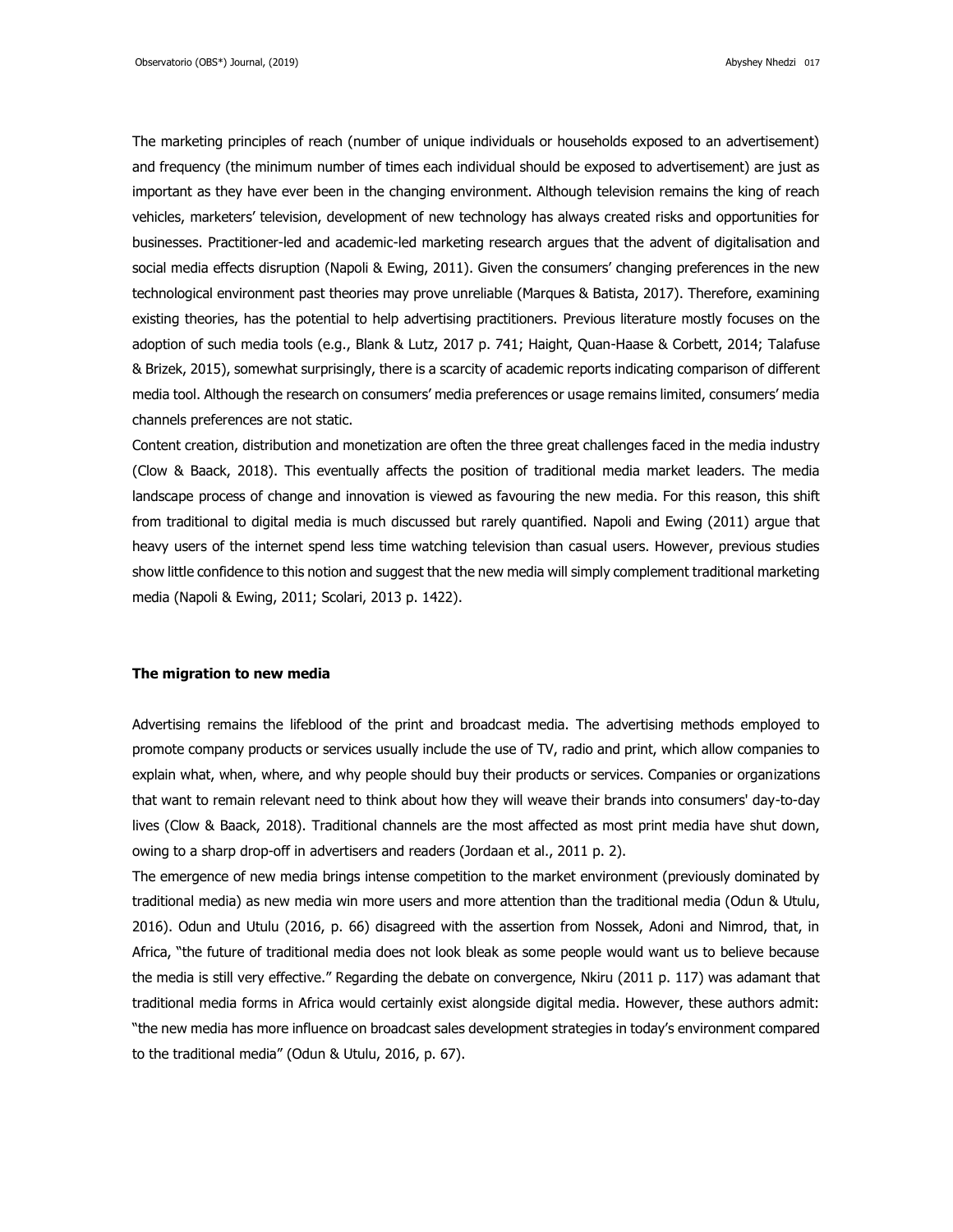The introduction and proliferation of internet and digital devices have gradually intensified societal change. Varga and NyIrő (2014 p. 5) agree that the emergence of the participatory media culture has led to a new media paradigm where multiplatform audiences are redefining the role of the media industry. Because social media have time–space compression they mark the advent of a faster and easier vehicle of expression for the sharing of ideas, thoughts and opinions (Clow & Baack, 2018). Social media as a term can be seen to refer to all the forms of user generated content including Facebook, Pinterest, Instagram, LinkedIn, and Twitter etc (Kaplan, 2015 p. 197). The borders between the real and virtual world are disappearing and, in some cases, seem not even to exist (Kaplan, 2015 p. 198). Virtual reality and augmented reality are commonly associated with Snap Inc., Facebook and Google. Social media no longer exist merely for the amusement of younger generations (Kaplan, 2015 p. 198): it now affects everyone, both organizations and customers.

Media consumption patterns in contemporary times had pointed out that newspaper industry had witnessed decline due to the dominant television medium and internet based communication resources and services (Bhatt, 2017 p. 4). However, various scholars have been reporting contradictory findings regarding the influence of new media on traditional consumption.

## **Theoretical framework**

The study is informed by uses and gratifications theory (UGT), channel complementarity theory (Ruppel & Burke, 2015 p. 40) and time allocation theory (Becker, 1965 p. 516). The tradition of uses and gratification theory suggests that people consider spending time-consuming media based on their specific needs. UGT explains how and why audience members and stakeholders seek out specific information and media platforms that better satisfy their needs. According Ruppel and Burke (2015, p. 38) "researchers concerned with the impact of newer communication channels on the use of older channels generally propose two contradictory views of people's use of multiple channels— that use of newer communication channels either displaces or complements use of older communication channels." The UGT theory has generated a major literature in its own right, and has been elaborated by some of the most influential theorists in their respective fields. Audiences' needs can affect their ideas on what they expect from a media platform and which traditional and new media meet their needs. That is, audiences have a clear idea of their motives and the gratifications expected from using a certain media. Media adoption for news use identified the information seeking or surveillance (e.g. general information) and the social utility gratification (e.g. to acquire information for conversation) as one of the most relevant factors in understanding news consumption (Van Cauwenberge, d"Haenens, & Beentjens, 2010 p. 341). Katz, Blumler, and Gurevitch (1974 p. 510) pioneered the Uses and Gratification Theory. In this theory six assumptions are raised:

- The audience is active and its media use is goal oriented.
- People have various uses (needs) they seek to satisfy through media.
- Audience members take initiative to link need gratification to a specific media.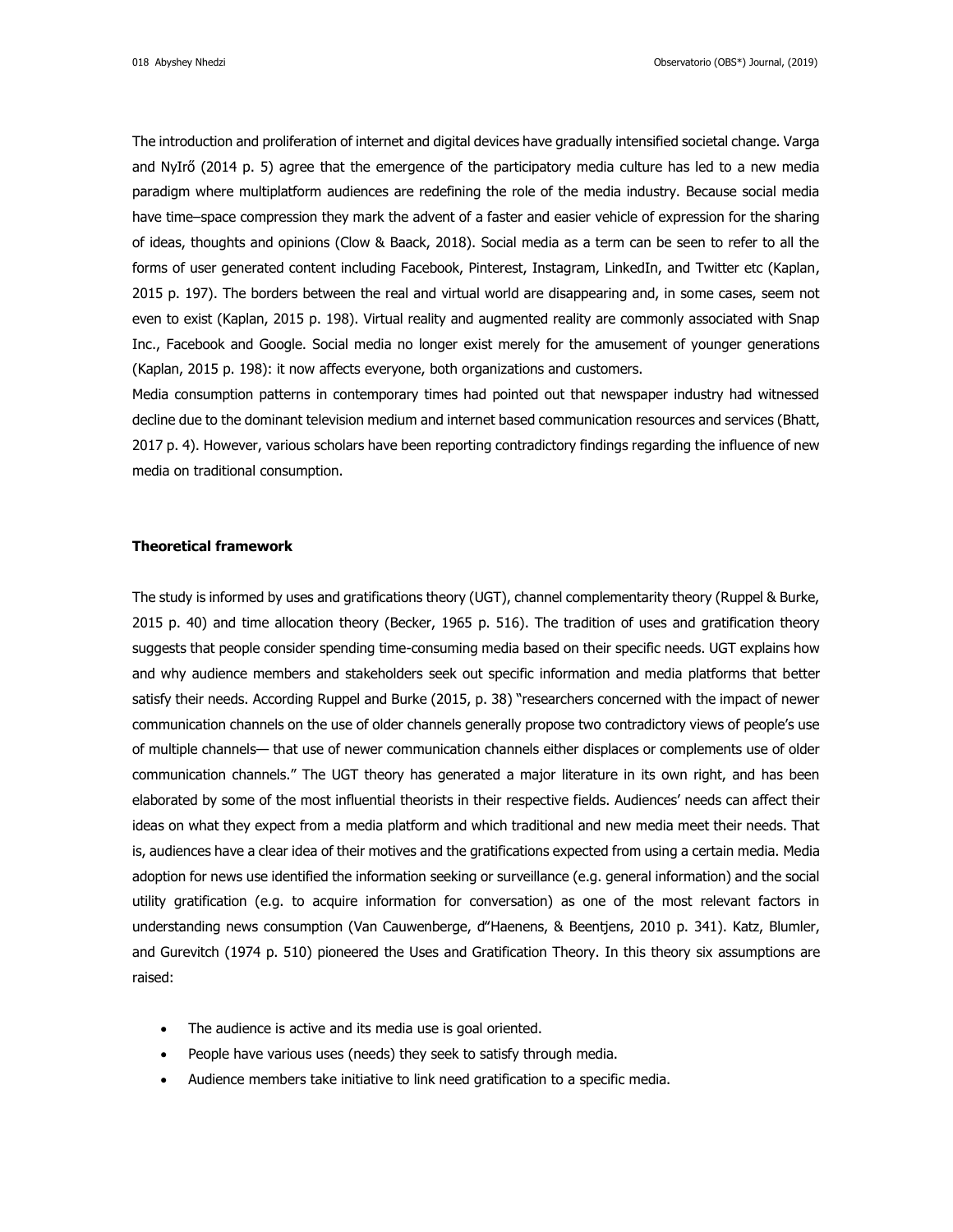- The media compete with other sources for need satisfaction.
- People have enough self-awareness of their own media use, interests, and motives to be able to provide researchers with an accurate picture of that use.
- Value judgments of media content can only be assessed by the audience.

A theory of the allocation of time, by Becker (1965 p. 494) provides "a basic theoretical analysis of choice that includes the cost of time on the same footing as the cost of market goods". Hence, time allocation theory holds that individuals allocate their discretionary time purposively, depending upon their time orientation: to the past, present, or future (Becker, 1965 p. 495). The optimization problem of time allocation is constrained by a large number of individual specific factors such as work schedules, sleep or family duties. A principal focus has been how individuals divide up their time between work and leisure. The same amount of utility is derived from an activity translating into a decrease in another activity. Becker (1965)'s propositions also stimulated the collection of data on time use in household production. Understanding of the mechanisms of consumer choice, interpretation of income and substitution effects is applicable to this study. A major concern is on how individuals divide up their time between work and leisure. The study agrees with Becker's assumption that individuals are assumed to act individually on deciding how to allocate their time. Although Becker's (1965) theory on income and leisure allocation of time are significant, it deals with many of these issues, which are beyond the scope of this investigation. The consciousness of consumer's every day is beset by an array of advertising messages which could result in clutter and information overload. I based on channel complementarity theory to examine the degree to which one type of media use is related to other types of media use. Complementarity refers to a situation where the use of one channel increases as a result of the increased use of another related channel. Given the assumptions made in the time allocation theory, there will be a unique allocation of media. A displacement hypothesis posits that people's total media use remains comparatively constant irrespective of the particular media tools they use. As a result, time spent using a new media will decrease time spent using an old media. Therefore, the author assumes that the time spent on one media is likely to affect time spent on another media.

H1: The information surveillance gratification will be the strongest predictor of time spent with traditional media and new media.

H2: An increase in diversion needs (entertainment, escape, pastime) will result in an increase in time spent with print books and digital or online books.

Because of their limited resources, individuals have to choose between media that serve similar needs (Dimmick, Feaster & Hoplamazian, 2010 p. 24). Additionally, most frequent users of the Web find it at least comparable and perhaps even superior to traditional news media (at the contrary to Van Cauwenberge et al., 2010 p. 347). In light of the above, I expect the following relations between the news use of traditional and online media:

H3: Time spent on online news will be negatively related to time spent on print newspapers.

H4: Time spent on online news will be negatively related to time spent on television news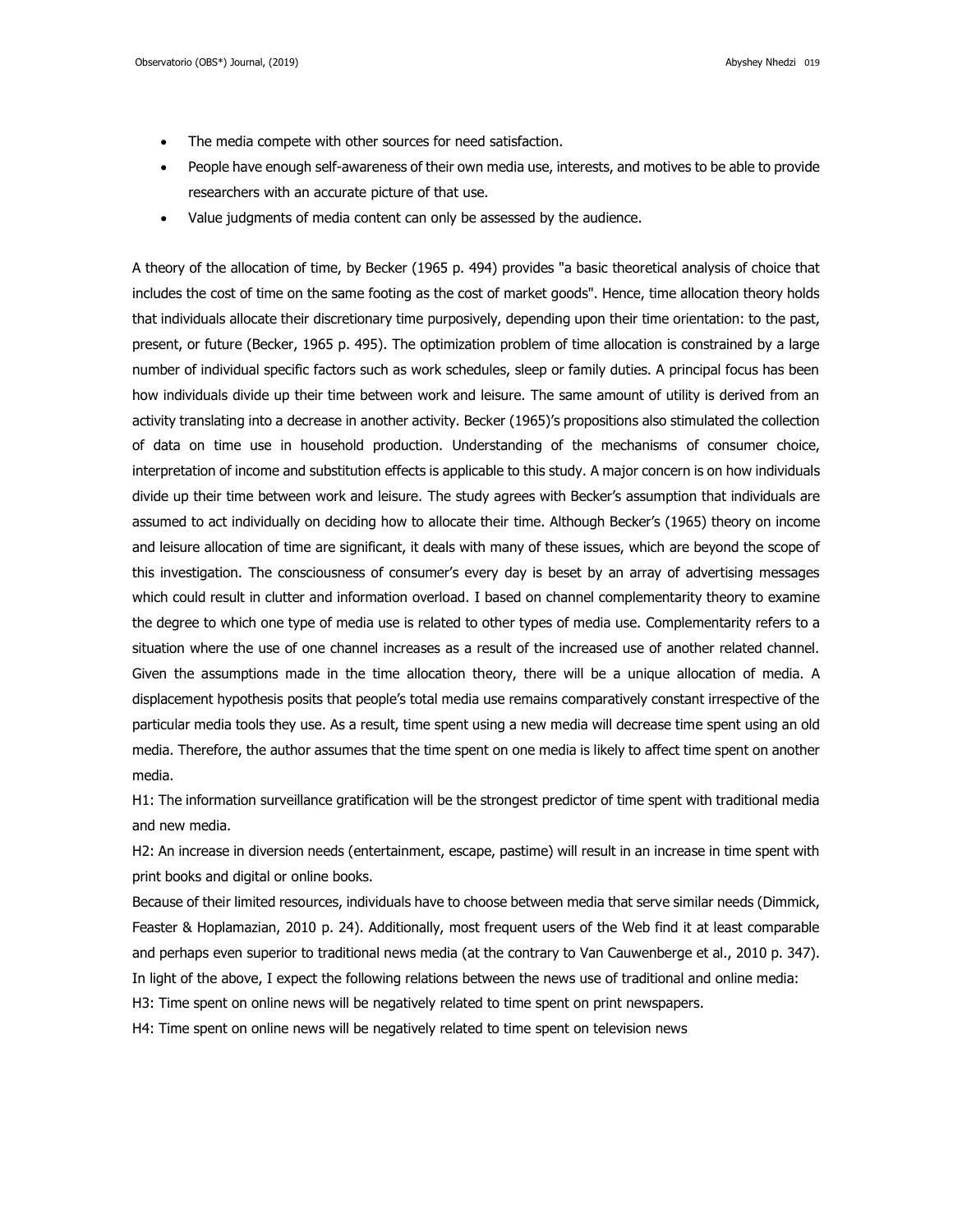### **Method**

#### Data Collection and Sample

Building upon and expanding earlier work, the researcher applied a deductive, and exploratory approach to the study of consumers' experiences on traditional and new media platforms. I adopted a survey design incorporating the quantitative approach. The data were collected by conducting self-administered questionnaires with media consumers in the capital city of Zimbabwe, Harare in order to understand the existing time consumption of media in the country. Zimbabwe is a Southern African nation. In total, 400 questionnaires were distributed, collected, and statistically analysed by university of Johannesburg Stratcon expert. I partly derived the data collection instrument from prior research and adapted for the purpose of this study. It aimed to test both the questionnaire and the logistics. The researcher adapted Pacheco, da Silva, Brites, Henriques & Damásio (2017, p. 2) on "variables such as time spent on different media and devices, media usage … aimed to understand which medium was chosen to perform a specific activity and the options these individuals in particular took, namely in terms of their free time, deciding on which activities to conduct, or establishing a sense of the purpose of those same activities (social interaction, news consumption, leisure, or work)."

I conducted a pilot study in June 2017 with 20 respondents. Data were collected during October and November 2017 with local residents using an intercept approach. I used a convenience sampling method to select the subjects for the research. Data collection points included education, religious institutions, towns (which consists of multiple businesses and residential areas), and the city public spaces. Every third person that crossed a predetermined line in those locations was asked if they were willing to complete a self-administered questionnaire for approximately 10 minutes.

I approached consumers and introduced myself, explained the purpose of the research, guaranteed confidentiality, and obtain agreements to participate in the study. Hence, the study was voluntary and verbal consent was obtained from all the respondents.

#### **Measures**

Unfortunately, the literature does not provide the state of media usage from emerging countries. Media consumptions theories serve as a guiding curtain during the quantitative questions and some of them have close parallels in some of the questions that were asked in the survey: for instance, the author asked which news media respondents had used during the past week (similar to Damásio, Henriques, da Silva, Pacheco & Brites, 2015 p. 387). The questionnaire was developed based mostly on existing studies of media consumption (Damásio, Henriques, da Silva, Pacheco & Brites, 2015 p. 409; Nhedzi, 2018 p. 8-9). Because an understanding of traditional media and new media consumption is as yet relatively underdeveloped, the wording of the questions were adjusted, the study will not count as an exact replication of Schrøder (2015 p. 60). The wordings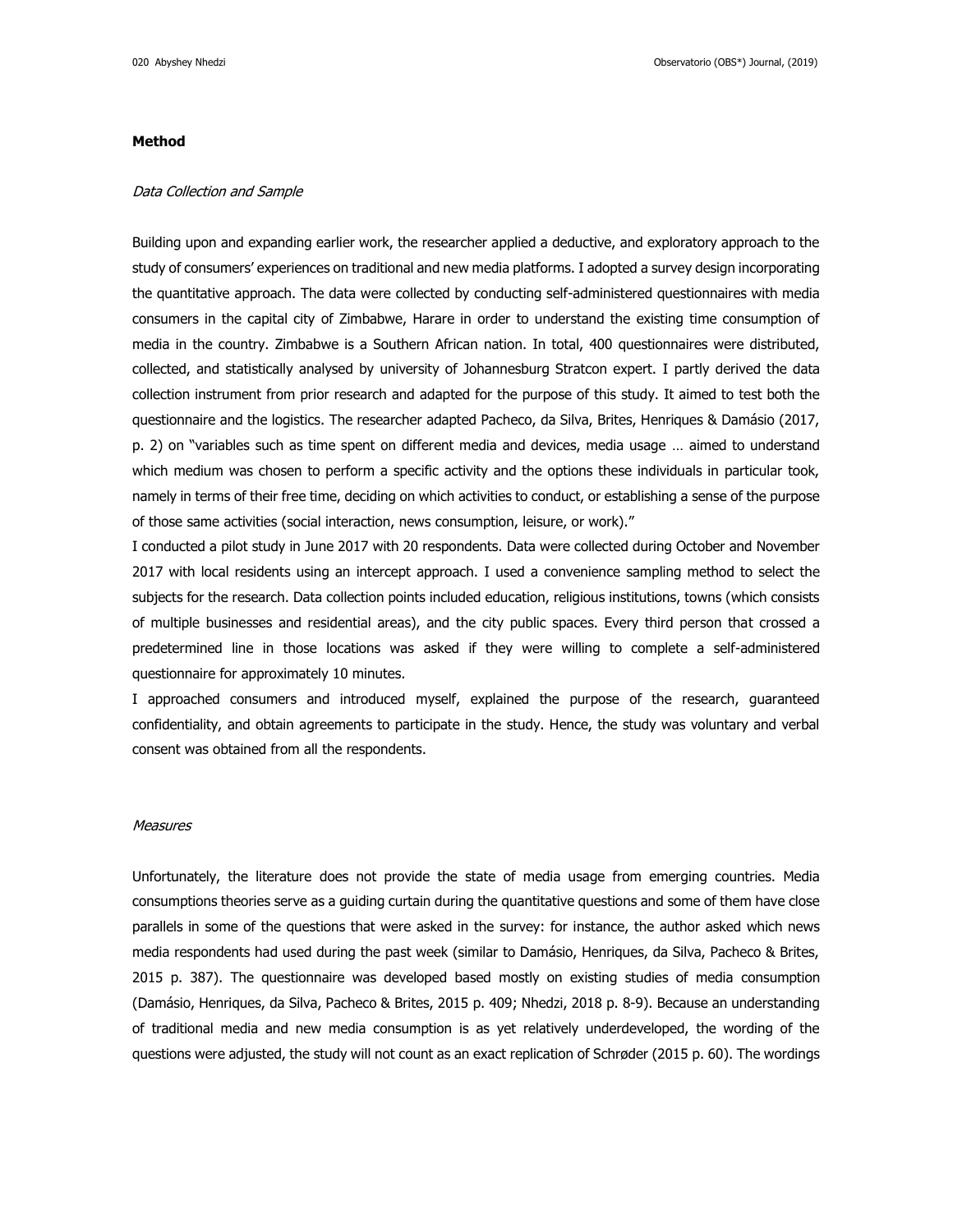used in the questionnaire, seeing these adjustments not as obstacles to replication, but as ways to ensure the "sameness" of the questions as advanced by the study objective and type of respondents.

The new media variables adopted for this study are based on Kaplan and Haenlein (2010 p. 60). According to Kaplan and Haenlein (2010, p. 61), technological foundations of Web 2.0, and allow the creation and exchange of user-generated content", many variations and types of social media exist. Facebook (a social network), Snapchat (an instant photo messaging application), Instagram (a photo-sharing application), Twitter (a microblogging application), LinkedIn (a business- and employment-oriented social networking service), Google+ (an interest-based social network), and Pinterest (a "catalog of ideas" or photo-sharing website) represent different types of social media, each with unique architectures, cultures, and norms (Van Dijck, 2013).

#### Data analysis

The data collected in the survey answered a battery of questions related to media usage in daily lives (for example, time, place and media preferences), which made possible the exploration and testing of the hypothesis, related to respondents' media uses, which are the focus in this paper. The data were captured and analysed by means of the IBM Statistical Package for Social Sciences (SPSS) software version 24. Only variables that met the study objectives were included in the analysis.

#### Results

The data analysis results appear below, starting with respondent demographics and descriptive statistics of the variables. The sampling adequacy analysis of the measures follow. In turn, correlation and moderation statistics are subsequently presented.

#### Participants

Respondents were asked to report on selected demographic questions/items, including their age, gender, marital status, academic level, race, employment status, and income per month. The study's response rate was 96%, and the completion rate was 96% (n=400 out of n=415). Recruited for this study of 400 people, 62 percent (n=246) of the sample were male participants, and 38 percent (n=154) were female participants. Majority of respondents (84%) were Millennials (born between 1980 and 2000) =  $16 - 36$  years old than (13%), Generation X (born between the years of 1965 and 1979) = 37-51 years old. Few were older than 51 years (1%) and 15 years and less (3%). The sample was skewed in terms of gender and age representation, with the majority of respondents being young. These demographics reflect a lifestyle of a young population being more likely a one of the most relevant phenomena in African or emerging societies and majority were single (56%), almost half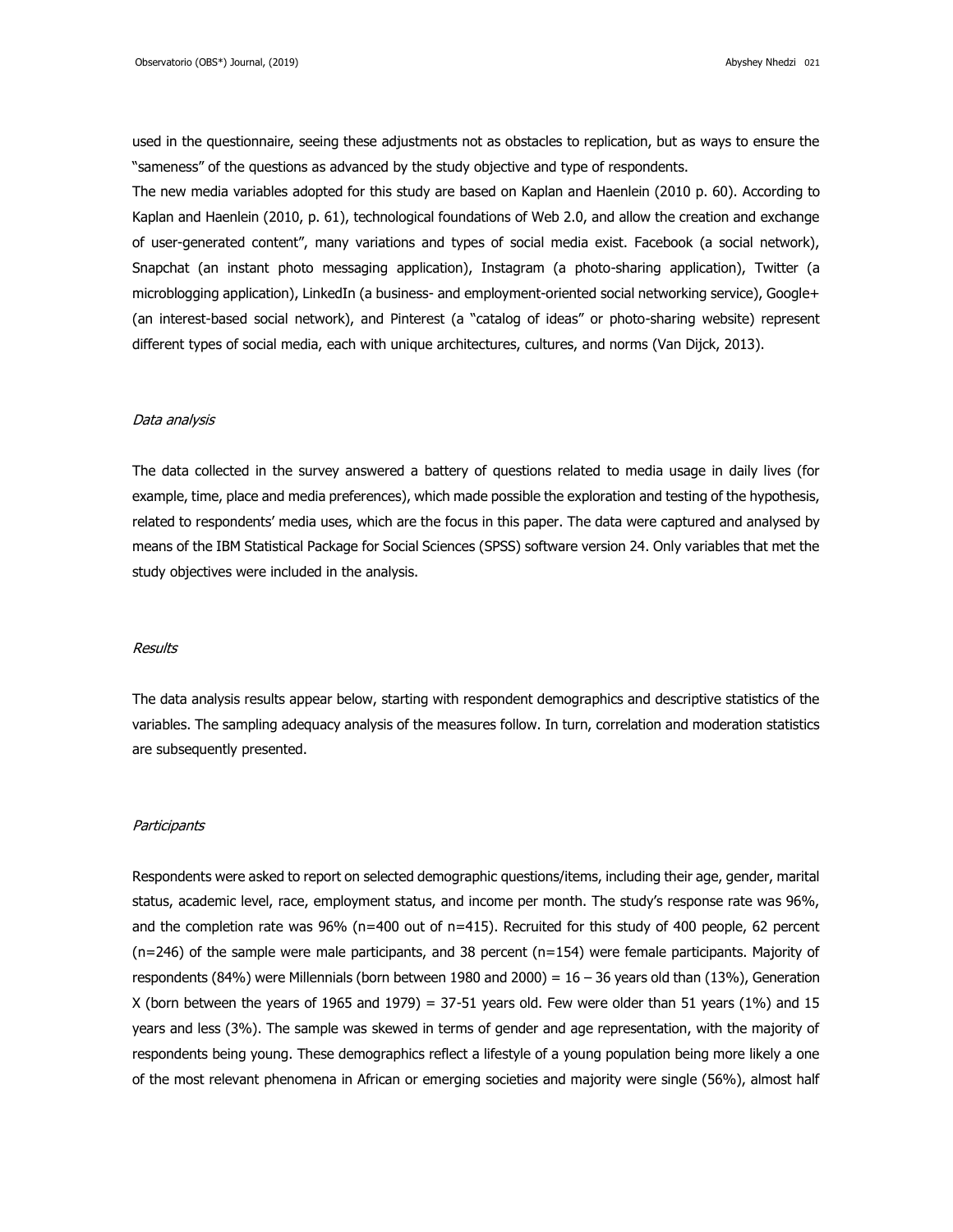of the participants were married (45%) and Co-habiting (1%). As regards qualifications, a third (36%) indicated that they have Ordinary Level or Advanced level (std. 10) of qualification, 34% have Diploma or Certificate, 21% have Undergraduate, 7% have postgraduate degree, and few (2%) have Grade 7 or lower (std. 9 or lower). The sample consisted mostly of Africans (98%), Coloured, White and Indian (2%) were few, which is in line with the demographics of the country. It further consisted mostly of individuals in the peak productive and reproductive years. The work situation of the respondents, 41% were employed, 27% were Self-employed, 18% were Unemployed, 11% students, and the remainder were retired (3%). Of the 400 respondents, a third were in receipt of a bracket of up to US\$352 (35%) monthly income before tax deductions, \$353-\$703 (27%), \$704+ (9%) and closely followed by \$2 111+ (1%). Slightly less than a third (29%) of the respondents preferred not to disclose.

The media usage group ( $n = 400$ ) was initially divided into two groups: traditional media and new media. Respondents' time use on each of the eighteen dimensions was calculated from survey questions covering media time use on the following media: newspapers (print, online), books (print, digital), audio and video, streaming (television, radio), Apple music, television on TV set, and radio on radio set etc. For the sake of this study the traditional media refers to questions derived from reading newspapers in print, reading books in print, watching Television from a TV set, watching news from a TV set, listening to a Radio from a Radio set, and listening to a Radio from a car Radio, while new media refers to questions on reading newspapers online or digital, obtaining news online from other sources, reading digital books, watching TV from computer, watching TV from a mobile phone, listening to a Radio from a computer Radio, listening to a Radio from a mobile phone, listening to an Apple music, listening to an audio on an iPad/Tablet, watching a video on an iPad/Tablet, listening to a streaming audio, and watching a streaming video.

#### Sampling adequacy analysis

The Kaiser-Meyer Olkin (KMO) and Bartlett's Test measure of sampling adequacy was used to examine the appropriateness of Factor Analysis in SPSS. According to Pallant (2013), the sampling is adequate or sufficient if the value of Kaiser Meyer Olkin (KMO) is >.6. Kaiser Meyer Olkin measure of sampling Adequacy and Bartlett's Test of Sphericity on eighteen questions relating to time spent on different media platforms was conducted. As shown in Table 1, the Kaiser- Meyer- Olkin Measure (KMO) of Sampling Adequacy Value was .722 indicating that the sample was adequate to consider the data as normally distributed. Taking a 95% level of Significance,  $a =$ .05. The p-value (Sig.) of .000 < .05, therefore the Factor Analysis is valid. This implies that the relationship between variables for traditional and new media was significant.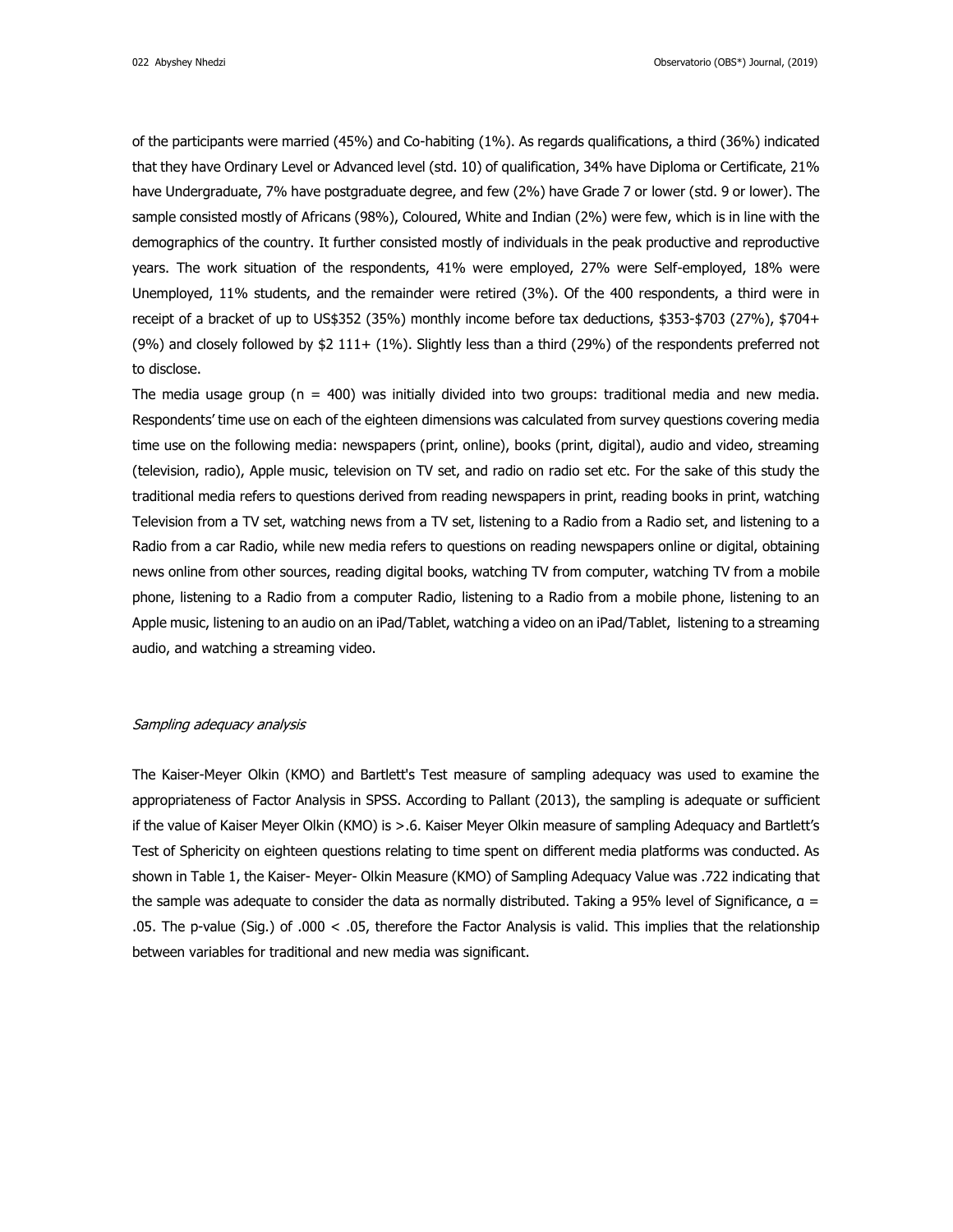| Kaiser-Meyer-Olkin Measure of Sampling Adequacy. | 0,722 |    |                    |          |
|--------------------------------------------------|-------|----|--------------------|----------|
| Bartlett's                                       | Test  | οf | Approx. Chi-Square | 1689,975 |
| Sphericity                                       |       |    | Df                 | 153      |
|                                                  |       |    | Sig.               | 0,000    |

## **Table 1:** KMO and Bartlett's Test

Correlations were computed among six traditional and new media scales on data for 400 respondents.

|                                       |                            |               |              |                      | <b>New</b><br>media:<br>watchin<br>TV<br>g<br>and |            |                      |
|---------------------------------------|----------------------------|---------------|--------------|----------------------|---------------------------------------------------|------------|----------------------|
|                                       |                            |               |              |                      | listenin                                          |            |                      |
|                                       |                            |               |              |                      | to<br>q<br>radio on                               | <b>New</b> | <b>New</b><br>media: |
|                                       |                            |               | Traditiona   | Media:<br><b>New</b> | mobile                                            | media:     | reading              |
|                                       |                            | Traditional:  | I: reading   | Audio<br>and         | phone                                             | streami    | newspape             |
|                                       |                            | watching TV   | newspape     | video<br>on          | or                                                | ng         | rs<br>and            |
|                                       |                            | and listening | and<br>rs    | iPad/Tablet/Ap       | comput                                            | audio or   | books                |
|                                       |                            | to radio      | books        | ple                  | er                                                | video      | online               |
| Traditional:                          | Pearson                    | $\mathbf{1}$  | .239 **      | $-.003*$             | $.235**$                                          | $.131***$  | .322 **              |
| watching<br>TV                        | Correlati                  |               |              |                      |                                                   |            |                      |
| and listening to                      | on                         |               |              |                      |                                                   |            |                      |
| radio                                 | $(2 -$<br>Sig.<br>tailed)  |               | .000         | .954                 | .000                                              | .009       | .000                 |
|                                       | ${\sf N}$                  | 400           | 400          | 400                  | 400                                               | 400        | 400                  |
| Traditional:<br>reading<br>newspapers | Pearson<br>Correlati<br>on | .239 **       | $\mathbf{1}$ | $.099*$              | $.038*$                                           | $-.070*$   | .352 **              |
| and books                             | $(2 -$<br>Sig.<br>tailed)  | .000          |              | .048                 | .445                                              | .163       | .000                 |
|                                       | N                          | 400           | 400          | 400                  | 400                                               | 400        | 400                  |

**Table 2:** Correlations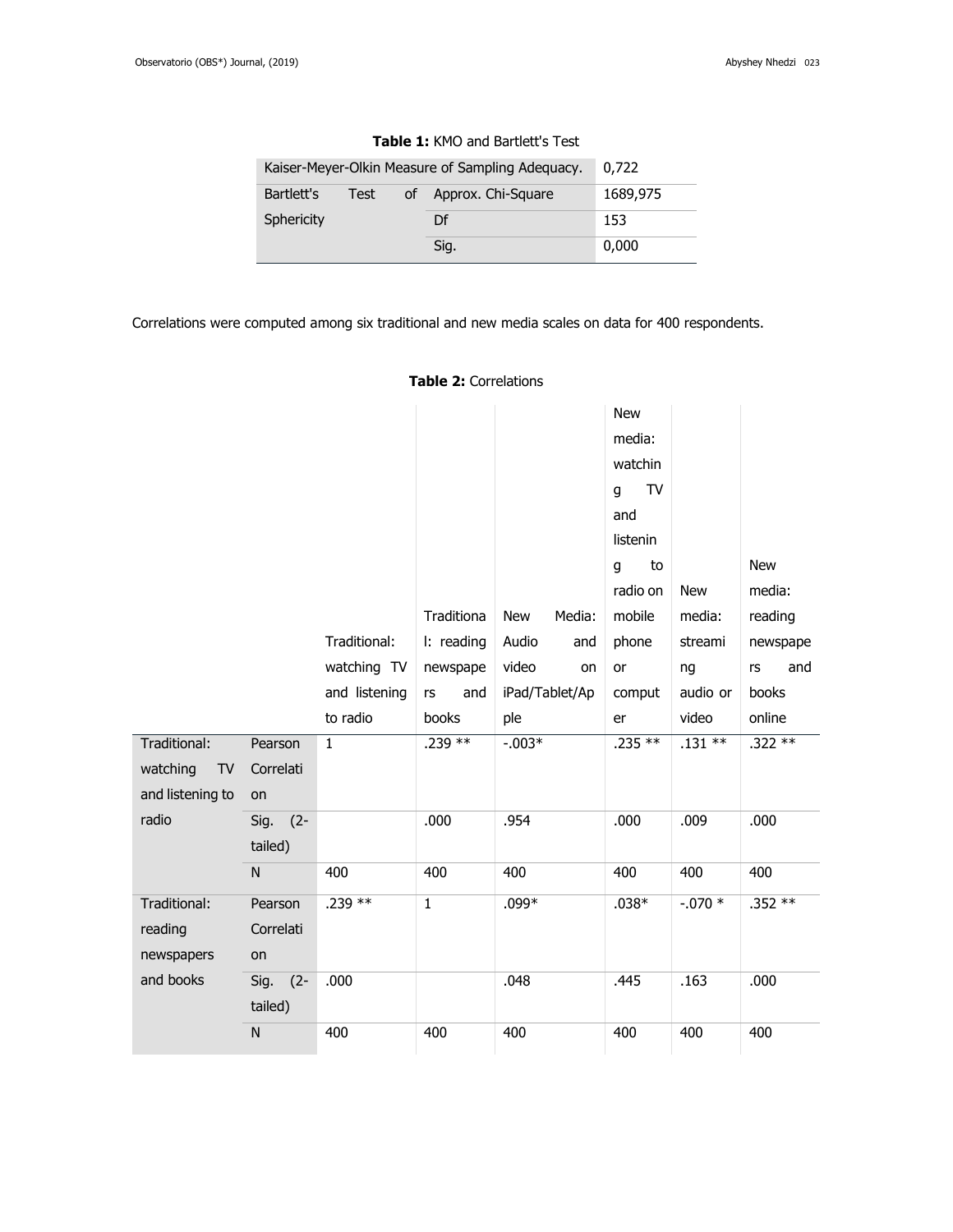| media:<br><b>New</b>  | Pearson   | $-.003*$ | $.099*$  | $\mathbf{1}$ | 0,366        | $.226$ **    | $.195***$    |
|-----------------------|-----------|----------|----------|--------------|--------------|--------------|--------------|
| Audio<br>and          | Correlati |          |          |              | $**$         |              |              |
| video<br>on           | on        |          |          |              |              |              |              |
| iPad/Tablet/Ap        | Sig. (2-  | .954     | .048     |              | 0,000        | .000         | .000         |
| ple                   | tailed)   |          |          |              |              |              |              |
|                       | N         | 400      | 400      | 400          | 400          | 400          | 400          |
| media:<br><b>New</b>  | Pearson   | $.235**$ | $.038*$  | $.366**$     | $\mathbf{1}$ | .334 **      | .298 **      |
| watching<br><b>TV</b> | Correlati |          |          |              |              |              |              |
| and listening to      | on        |          |          |              |              |              |              |
| radio<br>on           | Sig. (2-  | .000     | .445     | .000         |              | .000         | .000         |
| mobile phone          | tailed)   |          |          |              |              |              |              |
| or computer           | N         | 400      | 400      | 400          | 400          | 400          | 400          |
| media:<br><b>New</b>  | Pearson   | $.131**$ | $-.070*$ | $.226$ **    | $.334**$     | $\mathbf{1}$ | $.219**$     |
| streaming             | Correlati |          |          |              |              |              |              |
| audio or video        | on        |          |          |              |              |              |              |
|                       | Sig. (2-  | .009     | .163     | .000         | .000         |              | .000         |
|                       | tailed)   |          |          |              |              |              |              |
|                       | N.        | 400      | 400      | 400          | 400          | 400          | 400          |
| media:<br><b>New</b>  | Pearson   | $.322**$ | $.352**$ | $.195**$     | .298 **      | .219 **      | $\mathbf{1}$ |
| reading               | Correlati |          |          |              |              |              |              |
| newspapers            | on        |          |          |              |              |              |              |
| books<br>and          | Sig. (2-  | .000     | .000     | .000         | .000         | .000         |              |
| online                | tailed)   |          |          |              |              |              |              |
|                       | N         | 400      | 400      | 400          | 400          | 400          | 400          |

\*\* Correlation is significant at  $p < .001$  (2-tailed).

\*. Correlation is not significant at  $p > .05$ (2-tailed).

In Table 2, the results suggest that 11 out of 15 correlations were statistically significant and were greater or equal to  $r(400) = .26$ ,  $p < .05$ , two-tailed. The correlations of media consumption rating of traditional: watching TV and listening to radio with new media: Audio and video on iPad/Tablet/Apple measures were not significant,  $r(400) = -.0, p < .01$ . The correlations of media consumption rating of traditional: reading newspapers and books with new media: audio and video on iPad/Tablet/Apple measures were not significant,  $r(400) = .10$ ,  $p <$ .01. The correlations of media consumption rating of traditional: reading newspapers and books with new media: watching TV and listening to radio on mobile phone or computer measures were not significant,  $r(400) = .04$ ,  $p$ < .01. The correlations of media consumption rating of traditional: reading newspapers and books with New media: streaming audio or video measures were not significant,  $r(400) = -0.07$ ,  $p < 0.01$ . In general, the results suggest that respondents who are using traditional media tend to rate themselves as less users of new media.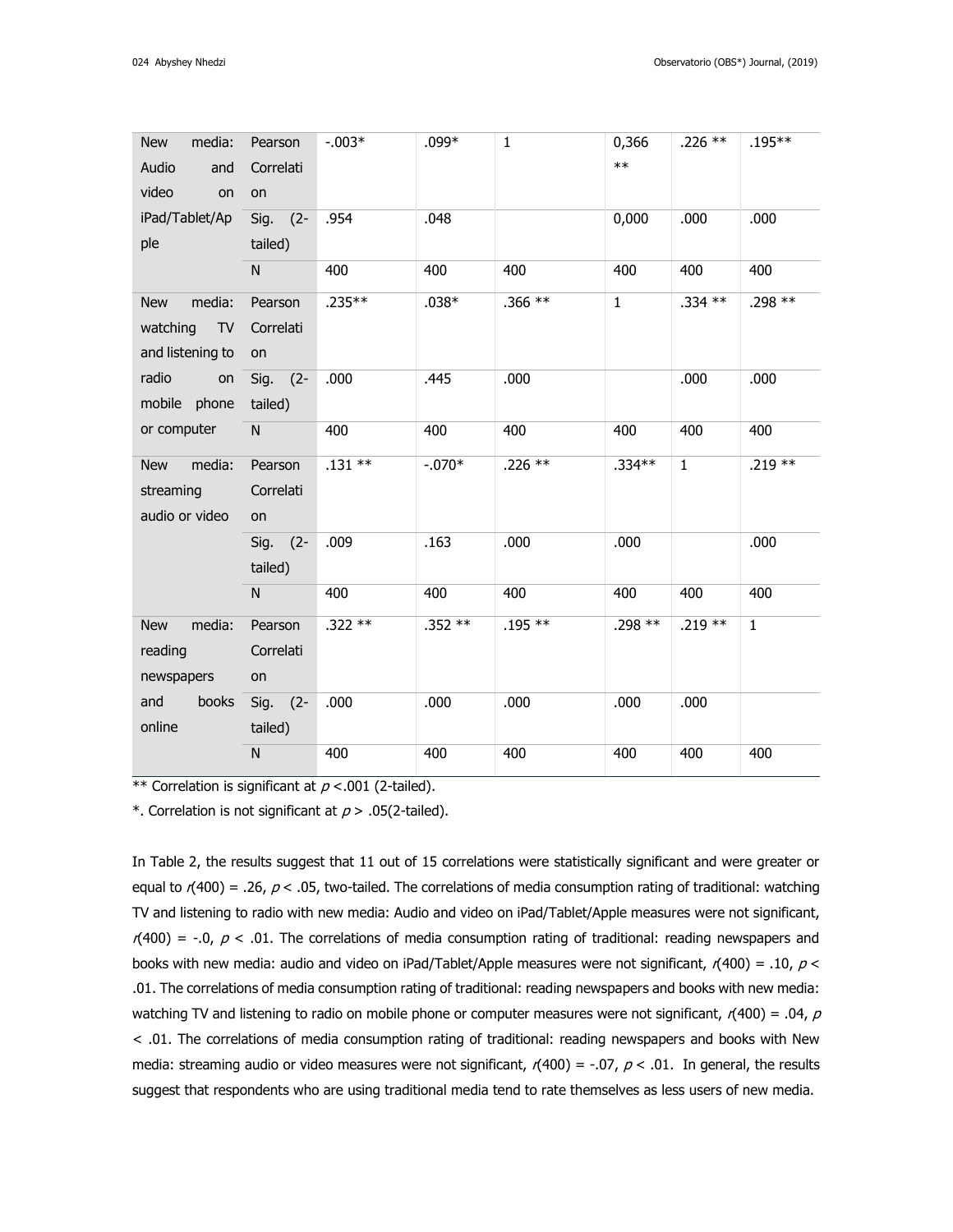#### **Time spent on different media platforms**

Table 3 and 4 reveal that traditional media was leading. The highest number of respondents indicated that they watch TV, from a TV set ( $n=121$ ; 30.3%; Mean=5.07; SD= 1.754) for more than 4 hours followed by those who indicate watching news, from a TV set (n=107; 26.8%; Mean=4.30, SD=1.780) for 1 to 2 hours 59 minutes. The least number of respondents indicate that they spend time listening to an Apple Music (n=29; 7.3%; Mean=1.83; SD=1.519).

H1: The information surveillance gratification will be the strongest predictor of time spent with traditional and new media.

Comparing television on traditional TV set versus computer and mobile phone as new media. The traditional TV set group has the largest group (95%; M=5.07; SD=1.754) reporting time use, followed by TV on computer (62%; M=3.26; SD=2.163) with TV on mobile phone group reporting the smallest percentage (56%; M=2.68; SD=1.949) in this group. This shows that traditional television set is indeed "king".

Comparing radio on traditional and new media on radio set, car radio versus computer radio and mobile phone radio. Respondents listened more to traditional radio. Traditional radio has the largest group with radio set (82%; M=3.54; SD=1.984) and car radio (70%; M=2.85; SD=1.788) than new media with mobile phone radio (61%; M=2.83; SD=1.970) and smallest percentages on computer radio (38%; M=2.09; SD=1.715).

H2: An increase in diversion needs (entertainment, escape, pastime) will result in an increase in time spent with print books and digital or online books.

Comparing reading of books on traditional and digital forms. Print media have the largest percentage of 85% (M=3.81; SD=1.852) readers than digital books (79%; M=3.66; SD=1.951).

Comparing listenership of audio, nearly half (47%; M=2.50; SD=1.905) of the respondents use iPad or Tablets compared to Apple (29%;  $M=1.83$ ; SD= $1.519$ ).

H3: Time spent on online news will be negatively related to time spent on print newspapers.

Comparing newspapers readership references between traditional print newspapers and digital or online newspapers. Differences in newspapers' preferences were minimal with slight high percentage on print (80%;  $M=3.10$ ; SD=1.816) than online newspapers readers (79%; M=3.39; SD=1.897).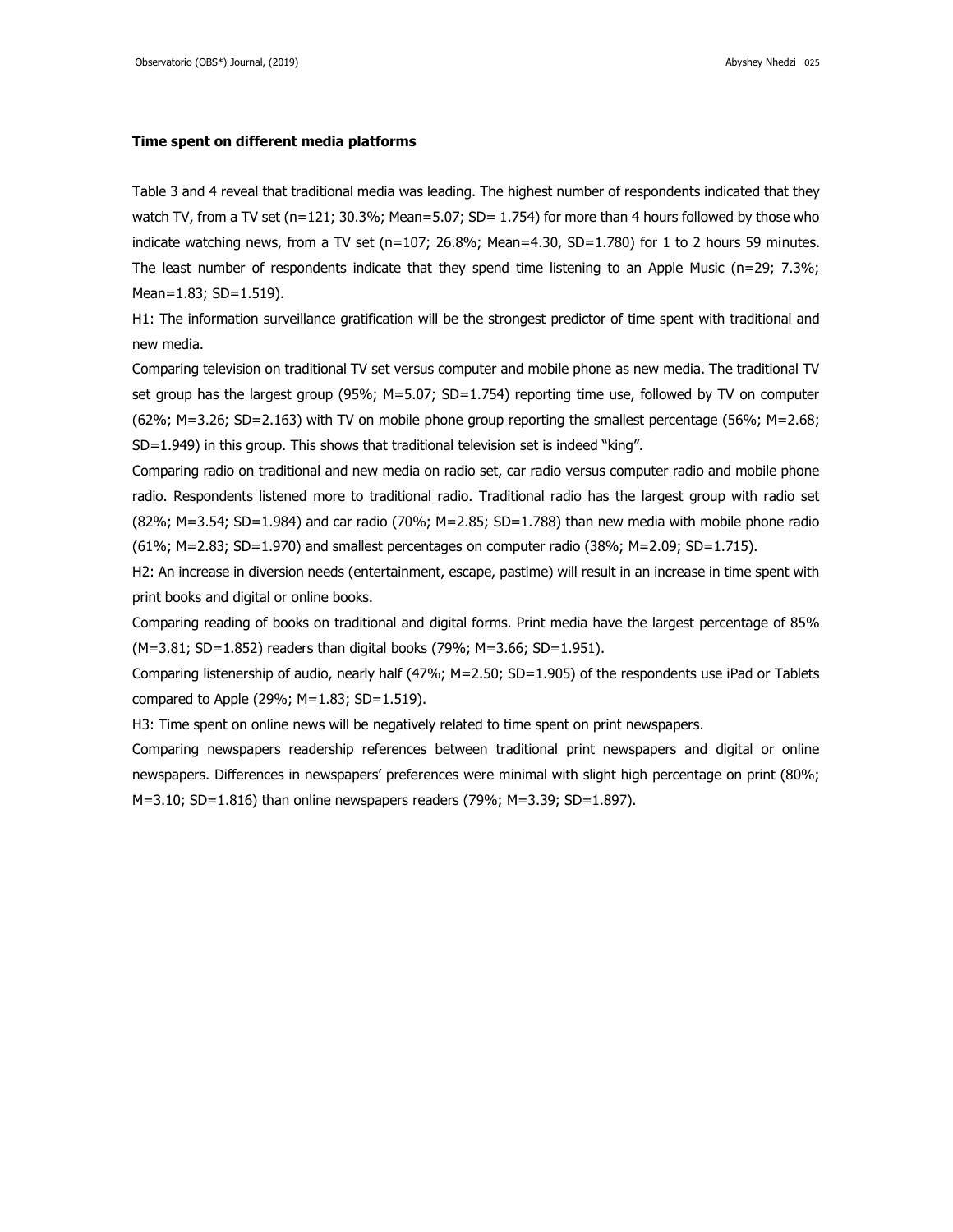# **Table 3:** Mean scores on different media

# **Statistics**

|                |           |                      |                |                                        |                           |                 |                             | The minutes  |                                     |
|----------------|-----------|----------------------|----------------|----------------------------------------|---------------------------|-----------------|-----------------------------|--------------|-------------------------------------|
|                |           | The<br>minutes<br>0r | The minutes or |                                        | The minutes or            |                 | The minutes                 |              | or hours you $\vert$ The minutes or |
|                |           | hours you spent on   |                | hours you spent   The minutes or hours | hours you spent           | The minutes or  | or hours you                | spent<br>on  | hours<br>you                        |
|                |           | reading              | reading<br>on  | you spent on obtaining on              | reading                   | hours you spent | spent<br>on                 | watching     | spent<br>on                         |
|                |           | print<br>newspapers, | newspapers,    | news online from other                 | $print \mid on$<br>books, | reading         | watching TV,                | news, from a | TV,<br>watching                     |
|                |           | (physical)           | online         | sources                                | (physical)                | books, digital  | from a TV set $\mid$ TV set |              | from computer                       |
| N <sub>1</sub> | Valid     | 400                  | 399            | 400                                    | 400                       | 400             | 399                         | 400          | 400                                 |
|                | Missing 0 |                      |                | $\mathbf{0}$                           | $\mathbf{0}$              | 0               |                             | $\mathbf 0$  | $\mathbf 0$                         |
| Mean           |           | 3,10                 | 3,39           | 3,58                                   | 3,81                      | 3,66            | 5,07                        | 4,30         | 3,26                                |
| Std. Deviation |           | 1,816                | 1,897          | 1,835                                  | 1,852                     | 1,951           | 1,754                       | 1,780        | 2,163                               |

# **Statistics**

## **Table 4:** Mean scores on different media

|                |         |                       |                   |                                                                                                                |                |                                                    |                | The minutes    | The minutes  |
|----------------|---------|-----------------------|-------------------|----------------------------------------------------------------------------------------------------------------|----------------|----------------------------------------------------|----------------|----------------|--------------|
|                |         | minutes or<br>The     | The minutes or    | The<br>minutes or                                                                                              |                | The minutes or The minutes or $\vert$ or hours you |                |                | or hours you |
|                |         |                       |                   | hours you spent on   hours you spent   hours you spent on   The minutes or   hours you spent   hours you spent |                |                                                    |                | spent<br>on    | spent<br>on  |
|                |         | listening to a Radio, | on listening to a | listening to a Radio, $\vert$ hours you spent $\vert$ on listening to an $\vert$ on watching a                 |                |                                                    |                | listening to a | watching a   |
|                |         | from a computer       | Radio, from a car | from a mobile on listening to                                                                                  |                | audio<br>on                                        | video on<br>an | streaming      | streaming    |
|                |         | radio                 | radio             | phone                                                                                                          | an Apple music | iPad/Tablet                                        | iPad/Tablet    | audio          | video        |
| N <sub>1</sub> | Valid   | 400                   | 399               | 399                                                                                                            | 400            | 400                                                | 400            | 400            | 398          |
|                | Missing | $\overline{0}$        |                   |                                                                                                                | 0              | 0                                                  | $\mathbf{0}$   | 0              |              |
| Mean           |         | 2,09                  | 2,85              | 2,83                                                                                                           | 1,83           | 2,50                                               | 2,64           | 2,19           | 2,60         |
| Std. Deviation |         | 1,715                 | 1,788             | 1,970                                                                                                          | 1,519          | 1,905                                              | 1,897          | 1,655          | 1,844        |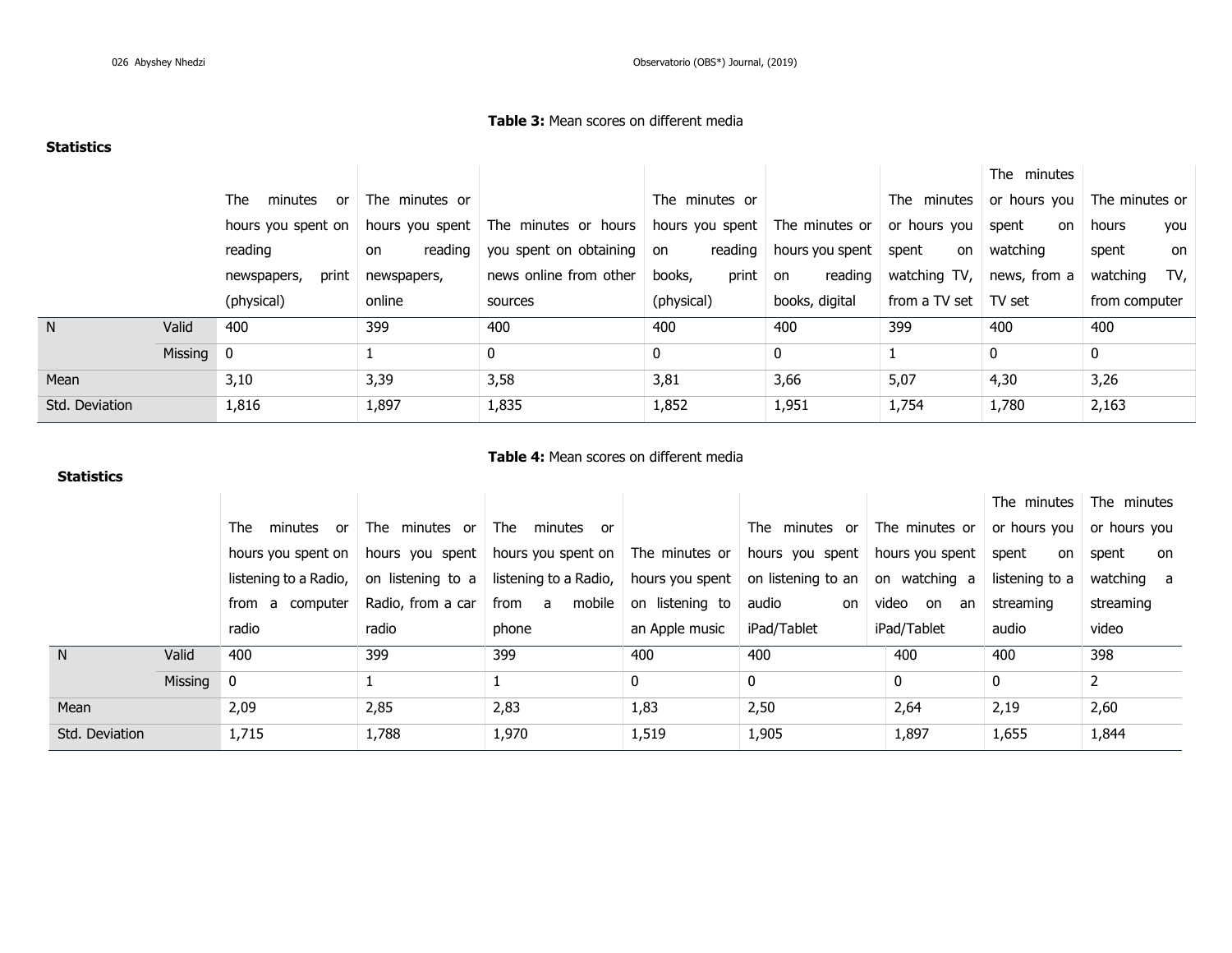H4: Time spent on online news will be negatively related to time spent on television news.

Differences in news preferences use of traditional news TV set (93%; M=5.07; SD=1.754) and online news (87%; M=3.58; SD=1.835) were minimal. Perhaps this could be a result of rapid prevalence of fake news that is associated with none convectional broadcasts.

### **New media intensity**

In Table 5, the evidence overwhelmingly points to higher use of new media (Mean=618.6375) than traditional media (Mean=532.4250). This suggests that most of the respondents were relying on new media platforms.

**Table 5:** Comparison of media consumption on overall minutes between traditional and new media **Statistics**

|                 |         | <b>Minutes</b>    | spent<br>on | <b>Minutes</b> | spent<br>on  | Total<br><b>Minutes</b>          | spent<br>on |
|-----------------|---------|-------------------|-------------|----------------|--------------|----------------------------------|-------------|
|                 |         | activities        | using       | activities     | using<br>new | activities using traditional and |             |
|                 |         | traditional media |             | media          |              | new media                        |             |
| N               | Valid   | 400               |             | 400            |              | 400                              |             |
|                 | Missing | 0                 |             | $\mathbf{0}$   |              | 0                                |             |
| Mean            |         | 532,4250          |             | 618,6375       |              | 1151,0625                        |             |
| Median          |         | 427,5000          |             | 480,0000       |              | 1008,7500                        |             |
| Mode            |         | 255.00a           |             | 7,50           |              | 405.00a                          |             |
| Std. Deviation  |         | 350,35481         |             | 496,25807      |              | 722,73444                        |             |
| <b>Skewness</b> |         | 0,830             |             | 1,287          |              | 1,085                            |             |
| <b>Kurtosis</b> |         | $-0,140$          |             | 2,021          |              | 1,574                            |             |
| Minimum         |         | 7,50              |             | 0,00           |              | 22,50                            |             |
| Maximum         |         | 1500,00           |             | 3000,00        |              | 4500,00                          |             |

a. Multiple modes exist. The smallest value is shown

#### **Results on Internet-based media consumption on computer, mobile phone and iPad or Tablet**

Figure 1 summarises the relative experience of the respondents use of Internet-based media consumption on computer. The question on the time spent by respondents on activities on computer was a multiple-response question (total percentage will exceed 100%). A large proportion of the respondents had indicated using WhatsApp (76%), Facebook (75%), YouTube (66%), Google+ (65%), while a few respondents had used flickr (4%) and Tumblr (2%).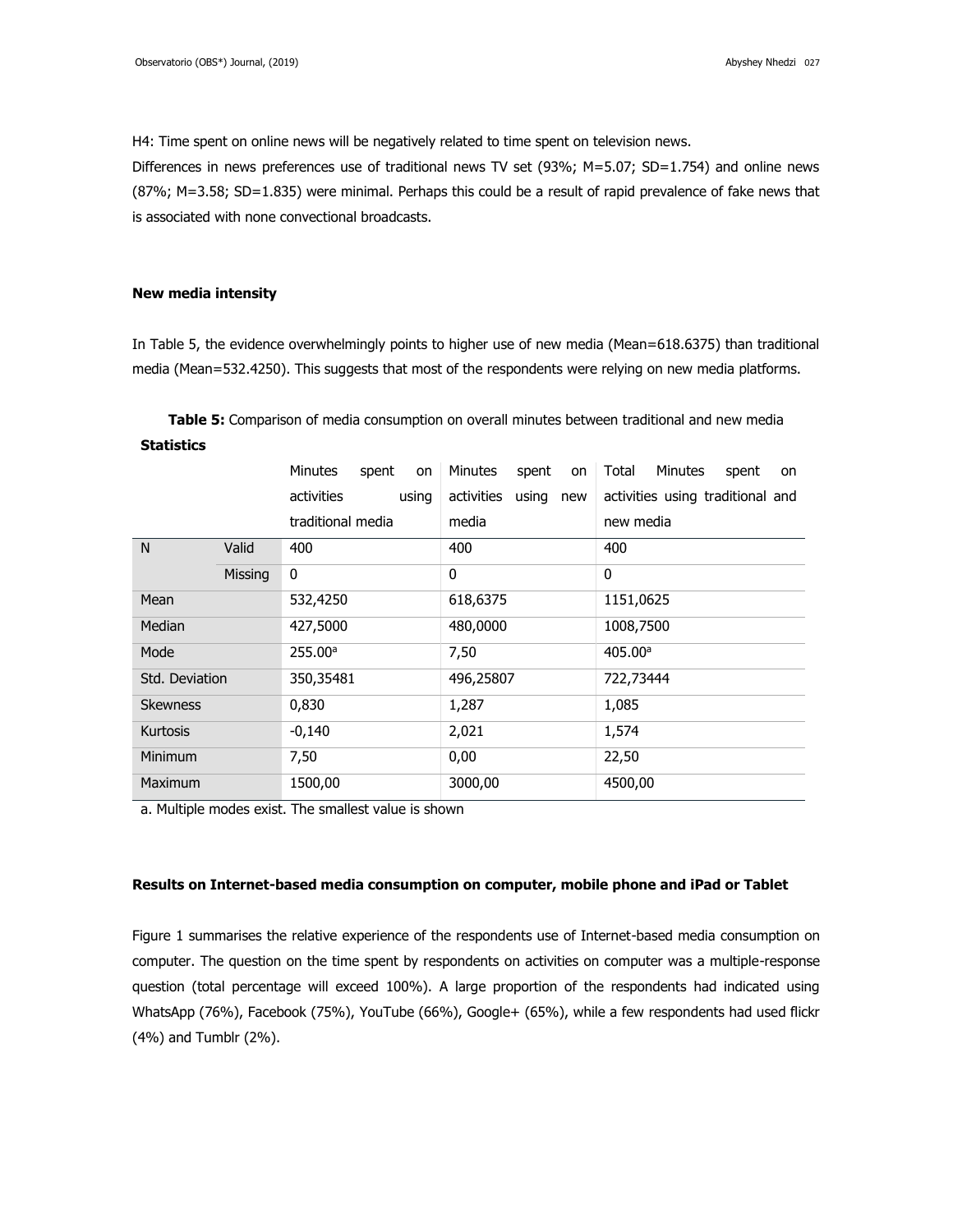

**Figure 1:** Internet-based media consumption on computer

Figure 2 depicts the relative experience of the respondents' activities on mobile phone (total percentage will exceed 100%). Similar to the results on computer based activities, the mobile phone had an overwhelming majority of respondents who indicate the use of WhatsApp (92%), followed by Facebook (77%), Google+ (55%), and YouTube (55%). The same pattern is seen in later Figures (2 and 3). Africans rely heavily on mobile phones.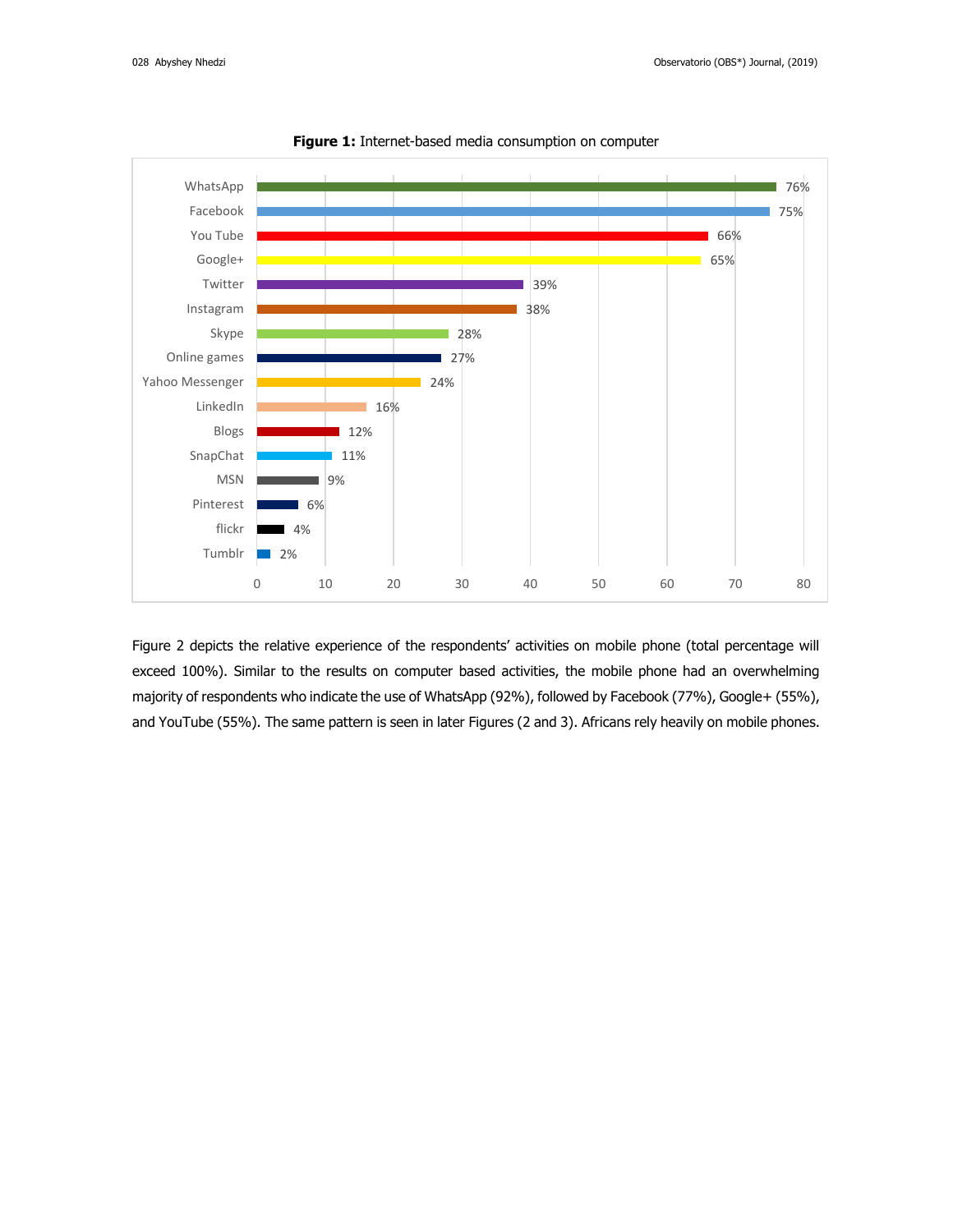

**Figure 2:** Internet-based media on mobile phone

Figure 3 shows the relative experience of the respondents' consumption on IPad/Tablet (total percentage will exceed 100%). When compared with the previous figures (1 and 2), results indicate that WhatsApp (75%) dominate the list on the use of IPad/Tablet followed by Facebook (70%), Google+ (57%), and YouTube (50%).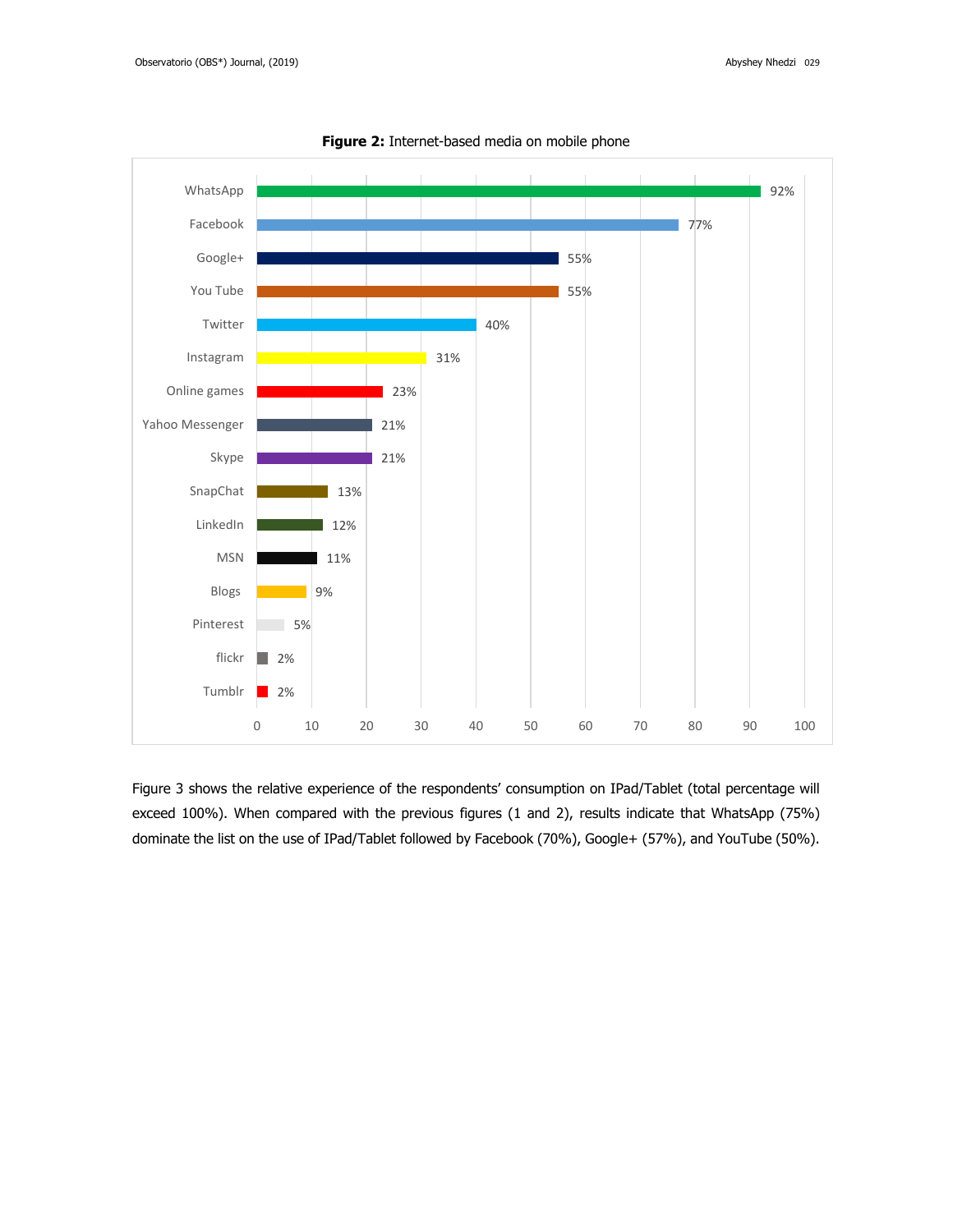

**Figure 3:** Internet-based media on IPad/Tablet

Table 6 shows the number of times respondents were visiting social media on different media platforms. Results illustrate that a large percentage of respondents (69%) visit social media networking site several times a day using their mobile phone, while only 39% of respondents would visit social media networking site several times a day using their iPad/Tablet compared to 37% of those who also visit social media networking site several times a day using their computer. Thus, there appears to be a high reliance on mobile devices than computers for respondents.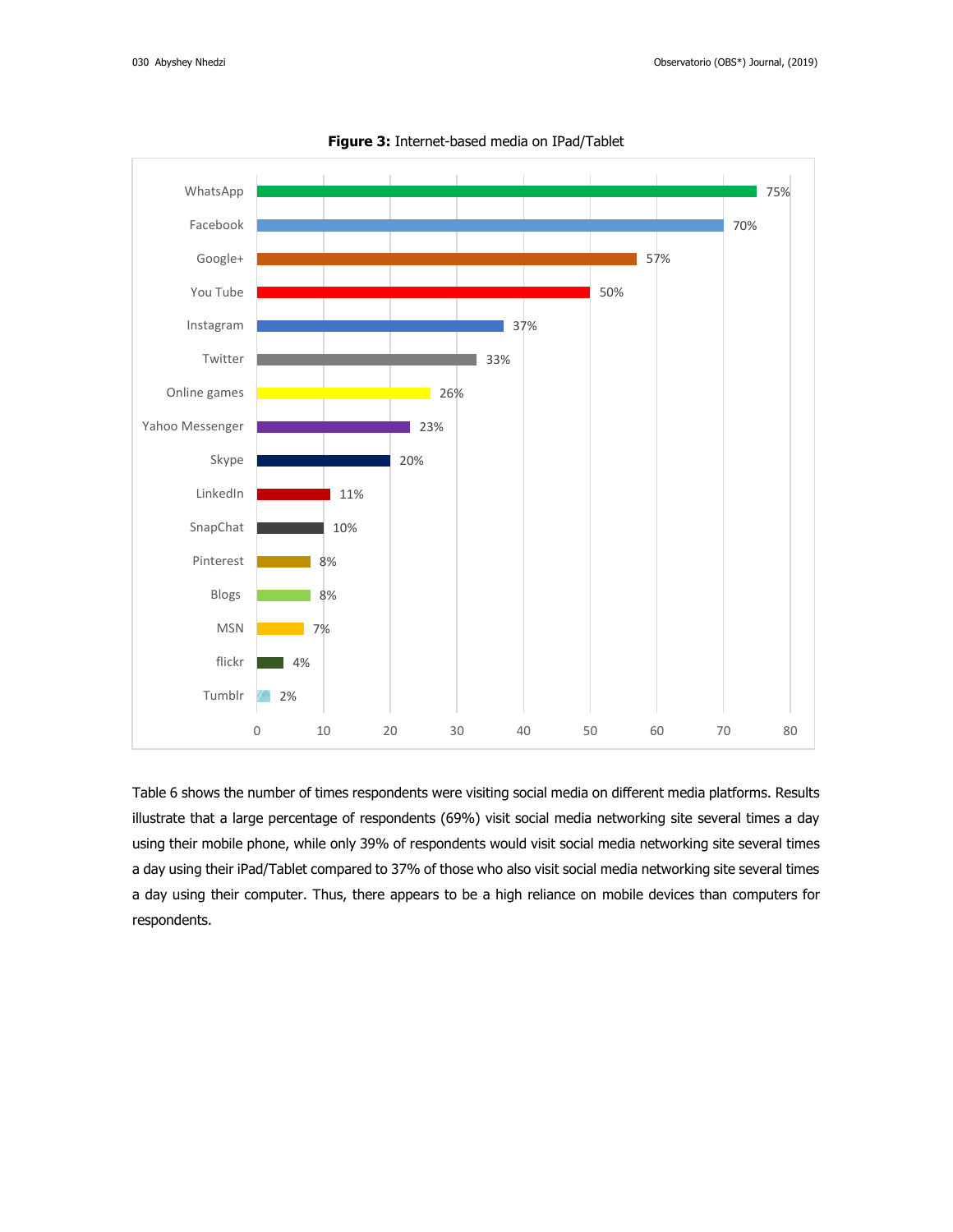|                               | visit<br>I |                   |                   |                 |                       |                   |        |
|-------------------------------|------------|-------------------|-------------------|-----------------|-----------------------|-------------------|--------|
|                               | social     |                   | visit<br>$\bf{I}$ |                 |                       |                   |        |
|                               | networking | visit<br>$\bf{I}$ | social            | Ι<br>visit      | $\mathbf{I}$<br>visit | $\bf{I}$<br>visit |        |
|                               | sites      | social            | networking        | social          | social                | social            |        |
|                               | several    | networking        | sites<br>$3 - 5$  | networking      | networking            | networking        |        |
|                               | times<br>a | sites about       | days<br>a         | sites once      | sites every           | sites<br>less     |        |
|                               | day        | once a day        | week              | a week          | few weeks             | often             | Total  |
| About<br>how<br>Count         | 266        | 54                | 26                | 8               | $\overline{7}$        | 27                | 388    |
| often do you<br>$\frac{0}{0}$ | 68,6%      | 13,9%             | 6,7%              | 2,1%            | 1,8%                  | 7,0%              | 100,0% |
| visit<br>social               |            |                   |                   |                 |                       |                   |        |
| networking                    |            |                   |                   |                 |                       |                   |        |
| sites<br>on                   |            |                   |                   |                 |                       |                   |        |
| MOBILE PHONE                  |            |                   |                   |                 |                       |                   |        |
| About<br>how<br>Count         | 126        | 69                | 52                | 22              | 22                    | 47                | 338    |
| often do you<br>$\frac{0}{0}$ | 37,3%      | 20,4%             | 15,4%             | 6,5%            | 6,5%                  | 13,9%             | 100,0% |
| visit<br>social               |            |                   |                   |                 |                       |                   |        |
| networking                    |            |                   |                   |                 |                       |                   |        |
| sites<br>on                   |            |                   |                   |                 |                       |                   |        |
| <b>COMPUTER</b>               |            |                   |                   |                 |                       |                   |        |
| About<br>how<br>Count         | 97         | 41                | 29                | $\overline{26}$ | 9                     | 45                | 247    |
| often do you<br>$\frac{0}{0}$ | 39,3%      | 16,6%             | 11,7%             | 10,5%           | 3,6%                  | 18,2%             | 100,0% |
| visit<br>social               |            |                   |                   |                 |                       |                   |        |
| networking                    |            |                   |                   |                 |                       |                   |        |
| sites<br>on                   |            |                   |                   |                 |                       |                   |        |
| iPad/TABLET                   |            |                   |                   |                 |                       |                   |        |

**Table 6:** Visiting social network sites on different media

Figure 4 presents the number of profiles that were currently used by respondents. Regarding the number of social networking sites profile, nearly half (39%) of the respondents had four or more profiles, followed by those with three profiles (27%), those with two profiles (19%), and others with one profile (15%).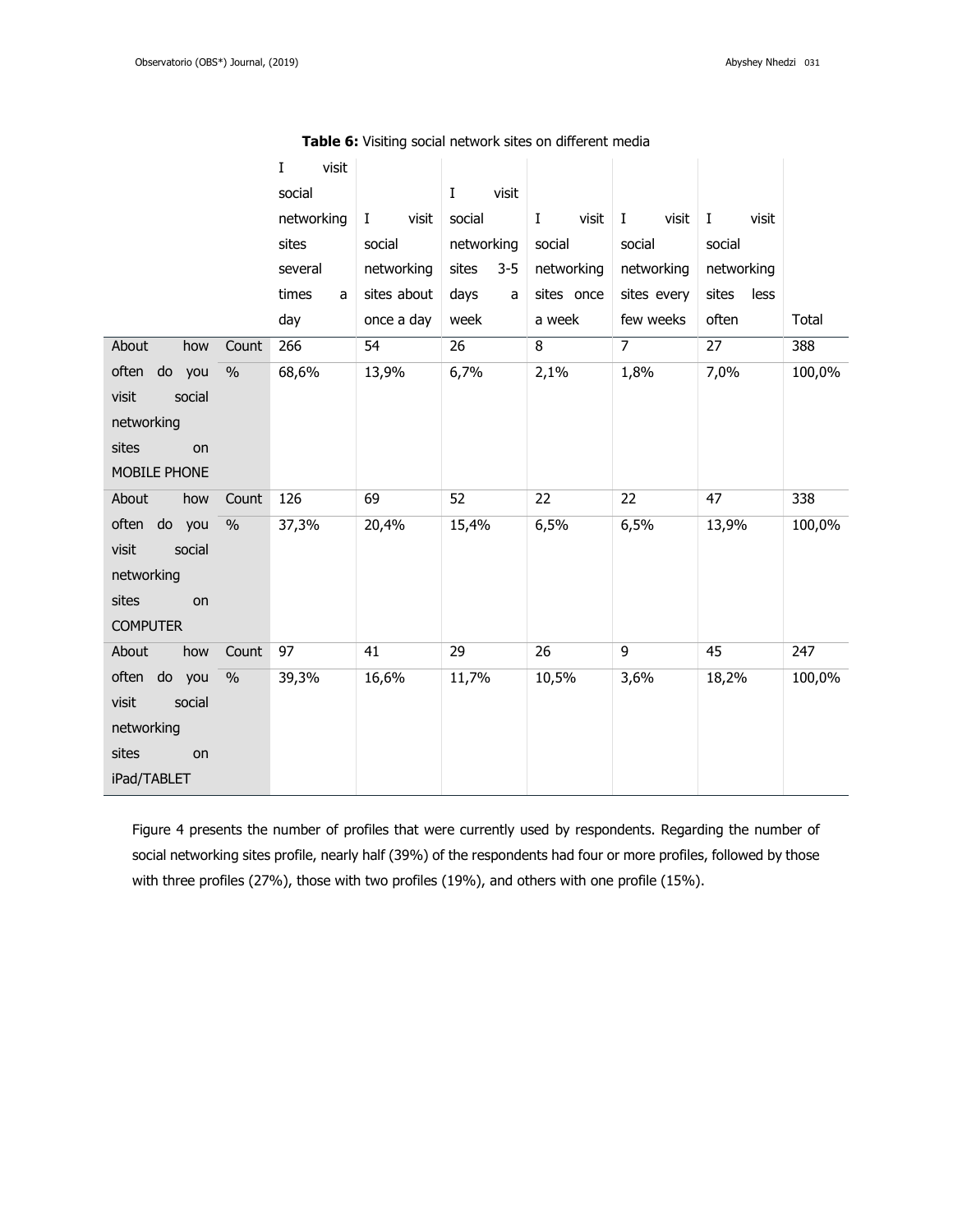

**Figure 4:** Social networking sites profile for respondents

#### Print newspapers and magazine readership

The question on the time spent by respondents on reading various types of print media and in what location was a multiple-response question (total percentage will exceed 100%). Statistics in Figure 5 indicate that the periodicals or magazines (58%) and local daily newspapers (57%) exhibit the biggest readership and few readers are on international daily newspapers (20%), free newspapers (19%), international weekly newspapers (12%) and other (2%).



**Figure 5:** Print newspapers and magazines readership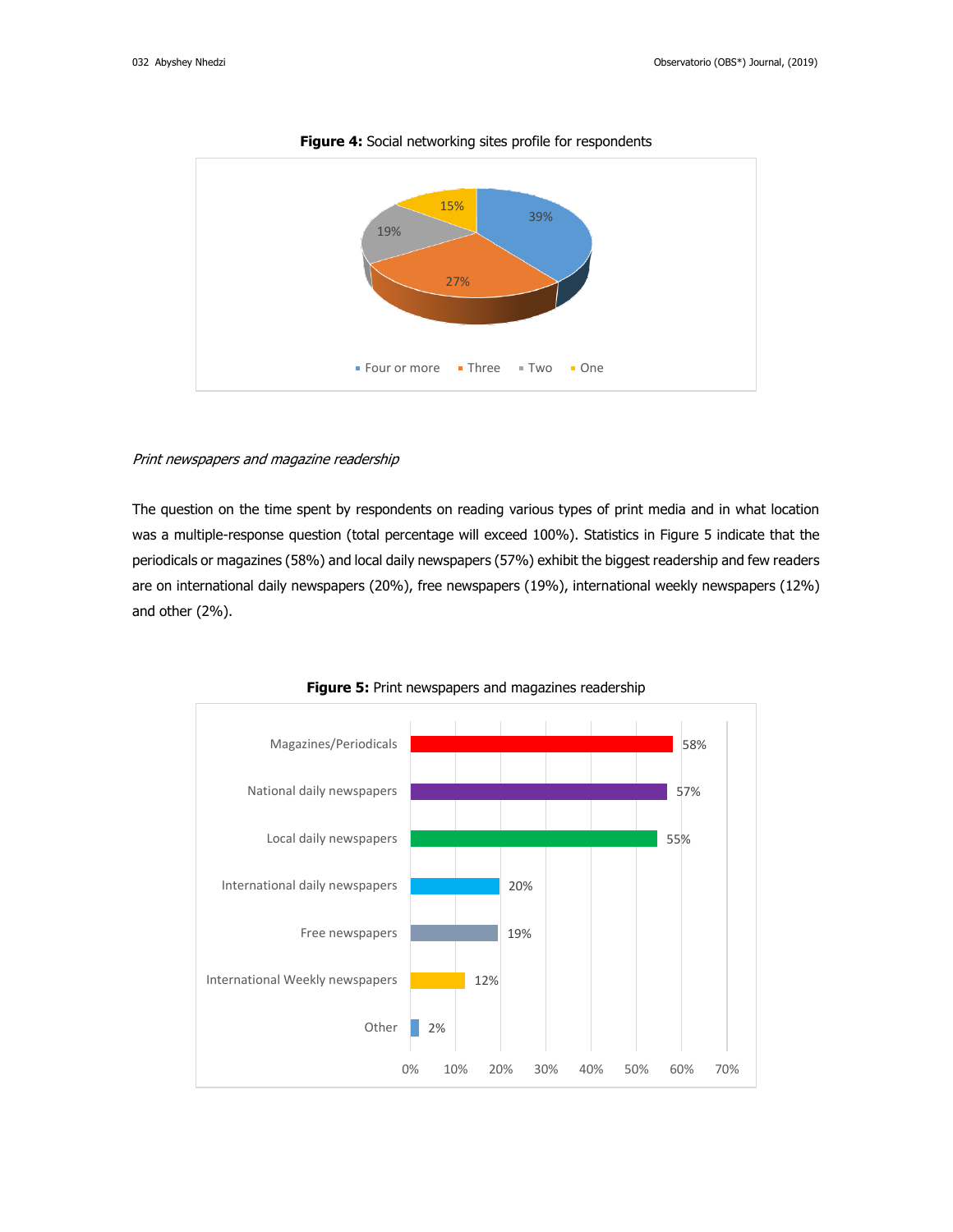Figure 6 provides at-home and out-of-home locations use of the print newspapers by respondents. For those who indicated the location of reading print newspapers, more than half (56%) of respondents read newspapers in the living room at home followed by those who read at work (36%), in public place (22%), at school (16%), in transit to work (9%) and in transit to school (5%).





Figure 7 shows the results on respondents' location of use for print magazines. Analysis reveal that in comparison to print newspapers, more than half (60%) of the respondents read magazines in the living room at home followed by those who read at work (29%), in public place (21%), at school (18%), in transit to work (8%) and in transit to school (5%).



**Figure 7:** Print magazines at-home and out-of-home readers' locations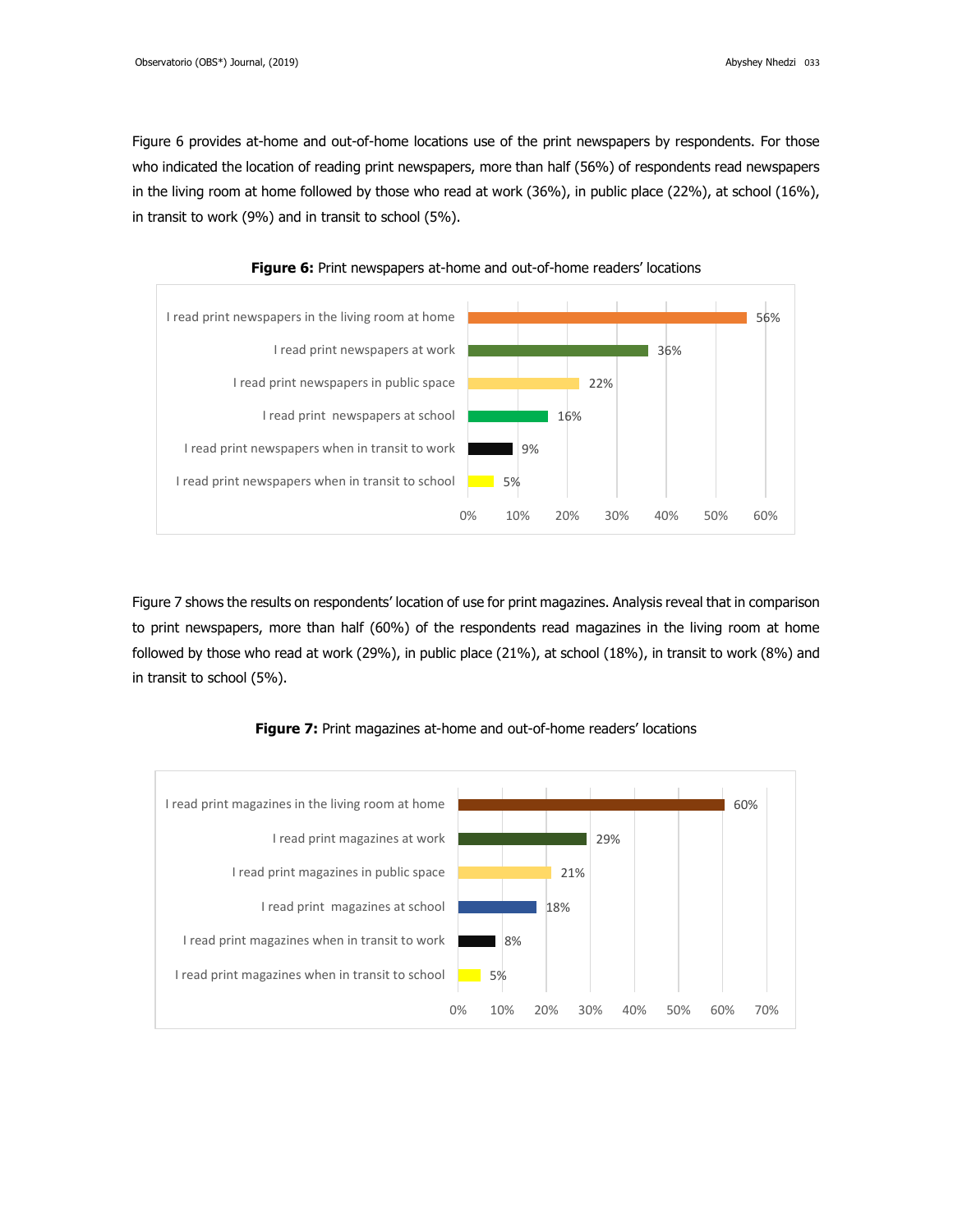## Free time activities

Figure 8 presents the experiences of respondents on activities of free time (total percentage will exceed 100%). Watching television is considered the most important activity used by respondents on free time followed by listening to music (64%).



**Figure 8:** Activities of free time

Most activities accounted for less than 50%, the respondents indicated free time was spent doing activities such as visiting friends (46%), reading newspapers (43%), reading magazines (31%), garden maintenance (29%), shopping (28%), fitness (25%), taking a walk (25%), online games (20%), participating in parties (18%), playing soccer (18%), dancing (15%), sewing (7%), playing golf (4%) and other (1%).

### **Comparison of usage by demographic variables of respondents**

Firstly, time spent on each activity was converted from a categorical response to the median value of the range of time for each category to minutes. The time ranges used in the questionnaire were converted to median minutes. For example, category 1=No time i.e. 0 minutes and the category 2 which is 1-15 minutes is coded as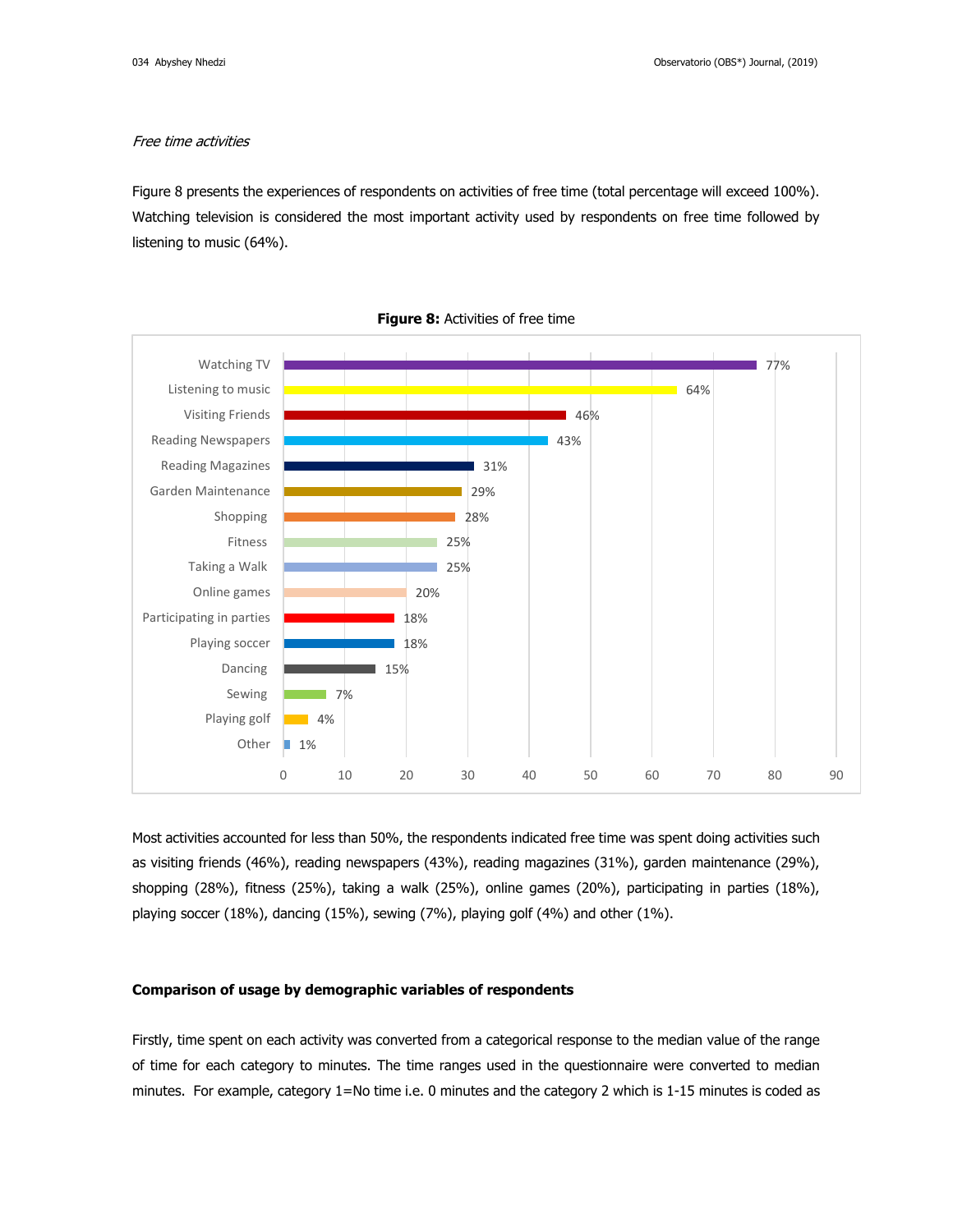7.5 minutes. This conversion was actioned to get an actual time spent on each media (rather than a category of time). The time spent on new media and traditional was then summed to get a total time spent on new media and traditional media platforms (as reported by all users for all media combined). Then, based on the frequency tables of time spent on new media and traditional media platforms, the frequency distribution is split into three ranges i.e. low (lowest third of time spent), medium (middle third of time spent) and high (highest third of time spent). This grouping was used to divide the sample, based on how much time they spent on new media or traditional activities, into three equal-sized groups.

By categorizing time spent responses on the analysis of different media, we can see if there are differences between how the respondents were distributed, and identify the amount of time that were most used by participants in a three equal-sized groups. By this grouping, we gain a more comprehensive analysis that were obtained from looking at the range of time of the media tools based on demographic attributes.

The following analysis of patterns identifies and summarizes the distinctive characteristics of the groups. For easy comparability, the three groups were treated as percentage shares of users in each time consumption. Time spent on traditional was recoded as low (315=1), medium (316-607.5=2), high (608+=3) and none at all (else=0), while time spent on new media was recoded as low (315=1), medium (316-712.5=2) high (713+=3) and none at all (else=0).

The researcher believes that the demographic characteristics of population and media tools were one of the reasons why media consumption was an integral part of the daily life experience. Numerous studies (Blank & Lutz, 2017 p. 741; Haight, Quan-Haase & Corbett, 2014; Lutz, 2016 p. 8) indicate that demographic and socioeconomic characteristics of people influence their preferences toward media. In studies related to consumption of media, sociodemographic characteristics were recognized as significant variables in explaining variations in media consumption in various contexts (Hargittai, 2015; Näsi & Räsänen, 2013 p. 79; Van Cauwenberge et al., 2010 p. 335).

#### Comparison of usage by demographic variables of respondents use of traditional media

To see if there is significant evidence of a relationship (readership or viewership or listenership) on demographics variables between traditional media and new media, a Chi-square test was carried out. A Pearson's Chi-Square test was carried out to assess whether male and female scores were related. Table 7 shows that there was no statistically significant association between male and female use of traditional media,  $(\chi^2(2) = 3.196, p > .05)$ . Analysis of results shows that 38% of female were spending more time on traditional media (high=608+) compared to 32% of male, followed by 27% of female compared to 36% of male (medium=316-607.5) and 35% of female compared to 32% of male (low=315). The research hypothesis that differences in "male" are not related to differences in "female" is not supported by this analysis.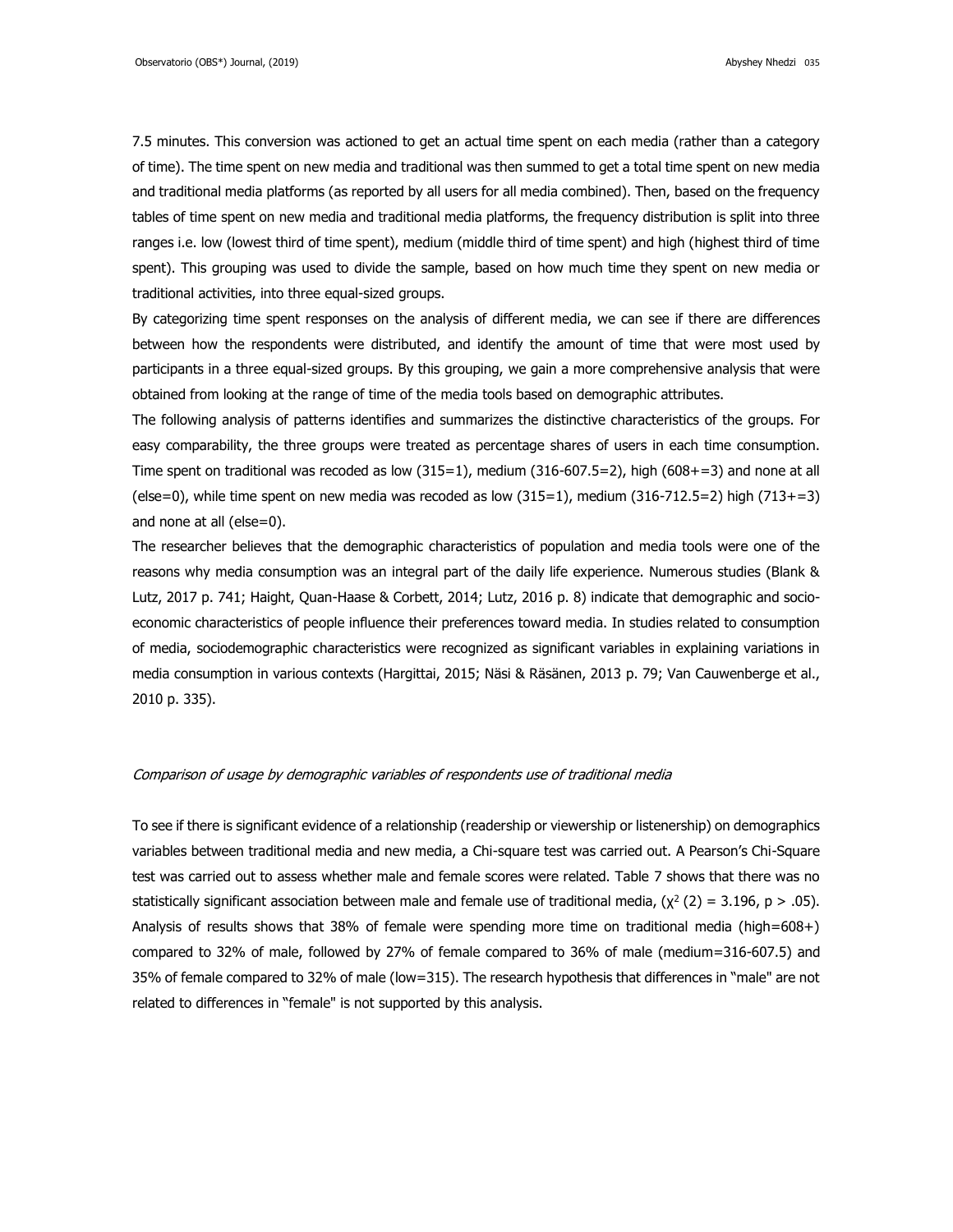**Table 7:** Traditional media consumption in minutes by gender

## **Chi-Square Tests**

|                    |        |                | Asymptotic Significance (2- |
|--------------------|--------|----------------|-----------------------------|
|                    | Value  | df             | sided)                      |
| Pearson Chi-Square | 3.196a | $\overline{2}$ | 0,202                       |
| Likelihood Ratio   | 3,229  | 2              | 0,199                       |
| Linear-by-Linear   | 0,232  |                | 0,630                       |
| Association        |        |                |                             |
| N of Valid Cases   | 400    |                |                             |

a. 0 cells (0.0%) have expected count less than 5. The minimum expected count is 49.85.

Age was coded and grouped into two groups of young (up to 36 years old) and older people (37 years or older). Table 8 shows that there was statistically significant association between age groups of up to 36 years old and 37 years or older use of traditional media,  $(x^2 (2) = 9.011, p < .05)$ . Results shows that 47% of 37 years or older highly (608+ minutes) consume traditional media compared to 32% of up to 36 years old, followed by 36% medium consumers (316-607.5 minutes) among 37 years or older compared to 32% of the up to 36 years old, 32% of up to 36 years old who were medium consumers. Also, low (315 minutes) consumption (36%) were on those up to 36 years old and 18% of 37 years or older. These results shows that young people are likely to spend less time on traditional media than older people. The research hypothesis that differences in age for "up to 36 years old" are related to differences in "37 years or older" is supported by this analysis.

# **Table 8:** Traditional media consumption in minutes by age

### **Chi-Square Tests**

|                    |        |                | Asymptotic Significance (2- |
|--------------------|--------|----------------|-----------------------------|
|                    | Value  | df             | sided)                      |
| Pearson Chi-Square | 9.011a | $\overline{2}$ | 0,011                       |
| Likelihood Ratio   | 9,626  | 2              | 0,008                       |
| Linear-by-Linear   | 8,687  | 1              | 0,003                       |
| Association        |        |                |                             |
| N of Valid Cases   | 400    |                |                             |

a. 0 cells (0.0%) have expected count less than 5. The minimum expected count is 20.20.

Table 9 depicts that there is no statistically significant association between marital status groups of single and married or cohabitating use of traditional media,  $(\chi^2(2) = 3.242, p > .05)$ . The single and married or cohabitating comparisons are almost identical. Analysis indicate that 37% of single respondents spent less (low consumers: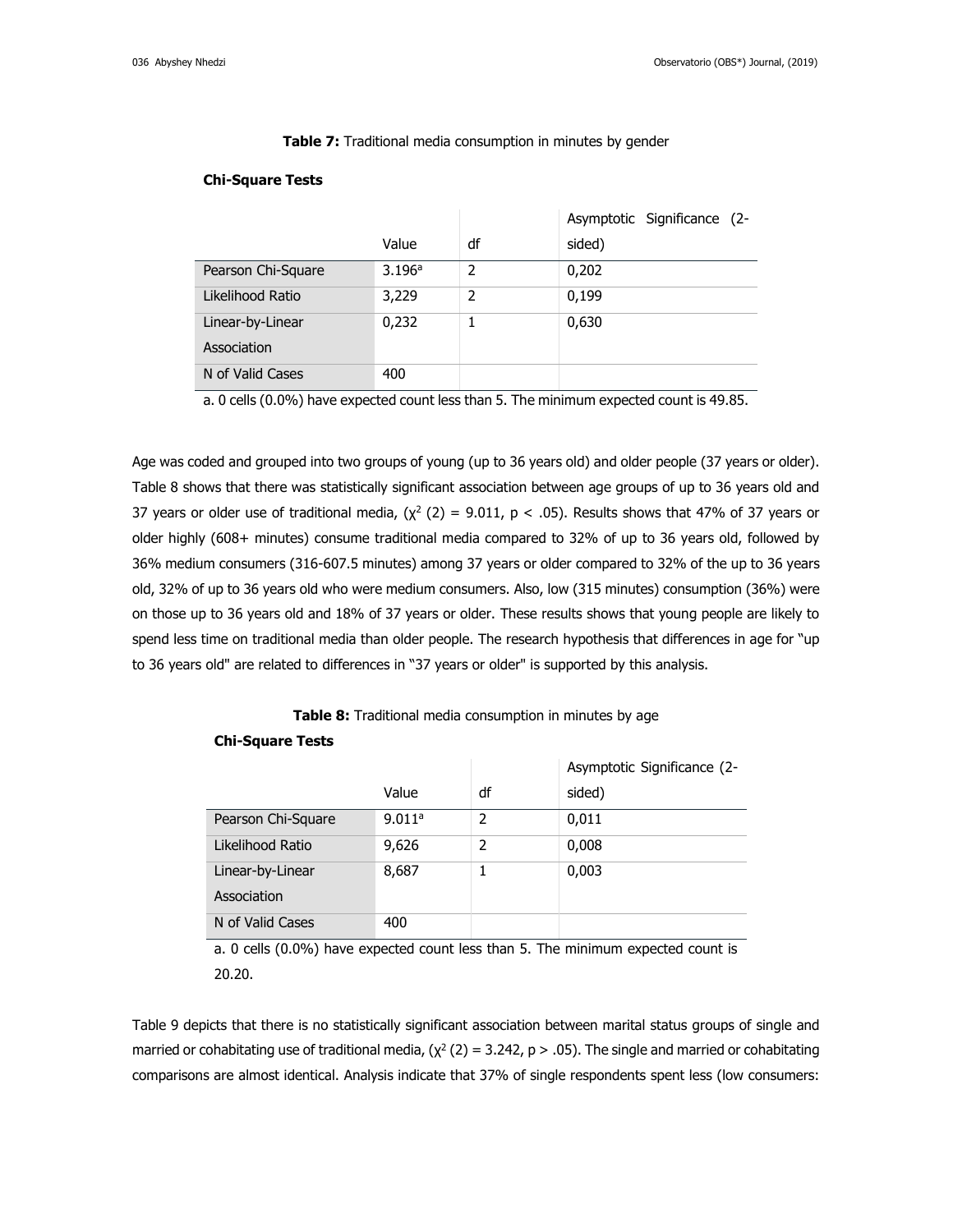315 minutes) on traditional media compared to 28% by those married or cohabitating. Married or cohabitating respondents were slightly high (608+ minutes) (36%) and 316-607.5 minutes (medium) (35%) spent using traditional media than single respondents (33%; 30%). The research hypothesis that differences in marital status for "single" are related to differences in "married or cohabitating" is not supported by this analysis.

|                    |        |                          | Asymptotic Significance (2- |
|--------------------|--------|--------------------------|-----------------------------|
|                    | Value  | df                       | sided)                      |
| Pearson Chi-Square | 3.242a | $\overline{\phantom{a}}$ | 0,198                       |
| Likelihood Ratio   | 3,267  | 2                        | 0,195                       |
| Linear-by-Linear   | 2,072  |                          | 0,150                       |
| Association        |        |                          |                             |
| N of Valid Cases   | 400    |                          |                             |

**Table 9:** Traditional media consumption in minutes by marital status **Chi-Square Tests**

a. 0 cells (0.0%) have expected count less than 5. The minimum expected count is 56.04.

Table 10 shows that there is statistically significant association between education qualification groups of Up to Standard 10, diploma/certificate, undergraduate, and postgraduate use of traditional media,  $(\chi^2(2) = 12.328$ , p  $\leq$  .05). An analysis of media use indicates significant differences between postgraduate (46%), undergraduate (38), Standard 10 or less (33%) and diploma or certificates (30%), for 608+ minutes (high) of use on traditional media. The Standard 10 or less (41%) were main consumers with 316-607.5 minutes (medium) compared to those with diploma or certificate (29%), undergraduate (27%) and postgraduate (25%). Those with diploma or certificate (41%) spend 315 minutes (low) followed by those with undergraduate (35%), postgraduate (29%) and Standard 10 or less (26%). The research hypothesis that differences in education qualification for the "Standard 10, diploma/certificate, undergraduate, and postgraduate" are related is supported significantly by this analysis.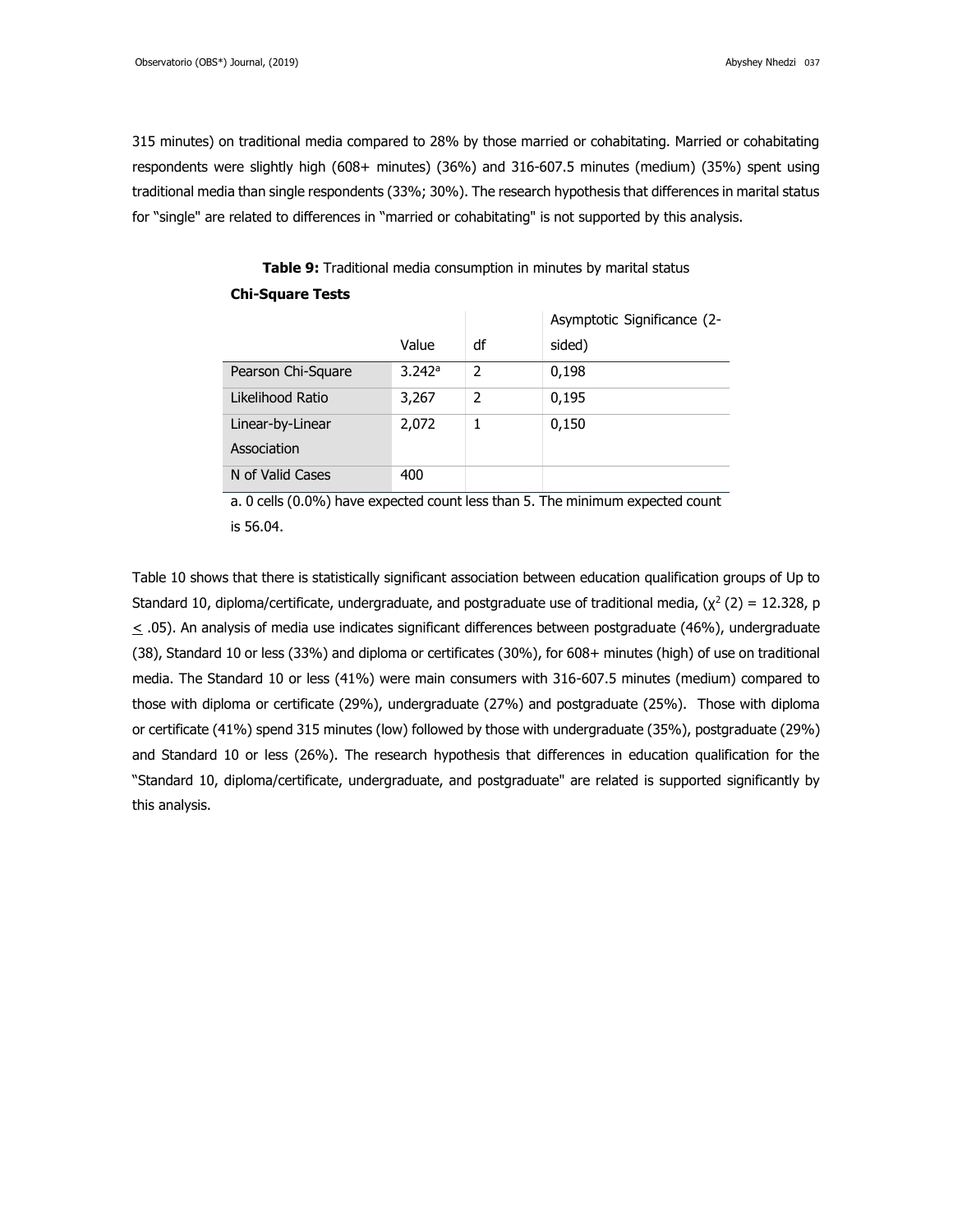**Chi-Square Tests**

|                    |         |    | Asymptotic Significance (2- |
|--------------------|---------|----|-----------------------------|
|                    | Value   | df | sided)                      |
| Pearson Chi-Square | 12.328a | 6  | 0,055                       |
| Likelihood Ratio   | 12,146  | 6  | 0,059                       |
| Linear-by-Linear   | 0,005   |    | 0,942                       |
| Association        |         |    |                             |
| N of Valid Cases   | 399     |    |                             |

**Table 10:** Traditional media consumption in minutes by education qualification

a. 0 cells (0.0%) have expected count less than 5. The minimum expected count is 9.12.

Table 11 highlights time spent on traditional media by employment status comparison between groups employed, self-employed, unemployed (including seeking), and none economically active (retired, student). Analysis shows that the chi-square test produced no statistical significance  $(\chi^2(2) = 11.465, p > .05)$ . A slightly half of the non-economically active (retired and student) (48%) spend 315 minutes (low users) of traditional media compared to employed (33%), self-employed (32%), and unemployed (including job seekers) (26%). The unemployed (43%) were medium (316-607.5 minutes) users of traditional media followed by self-employed (35%), employed (31%) and none economically active (retired, student) (17%). Also, 36% of those employed respondents spent 608+ minutes (high) on traditional media compared to none economically active (retired, student) (35%), self-employed (34%) and unemployed (including seeking) (31%). However, there is no statistical significance, the percentage of time spent on traditional media varies from employment status.

|                    |            |    | Asymptotic Significance (2- |
|--------------------|------------|----|-----------------------------|
|                    | Value      | df | sided)                      |
| Pearson Chi-Square | $11.465^a$ | 6  | 0,075                       |
| Likelihood Ratio   | 11,708     | 6  | 0,069                       |
| Linear-by-Linear   | 0,661      |    | 0,416                       |
| Association        |            |    |                             |
| N of Valid Cases   | 400        |    |                             |

**Table 11:** Traditional media consumption in minutes by employment status **Chi-Square Tests**

a. 0 cells (0.0%) have expected count less than 5. The minimum expected count is 16.94.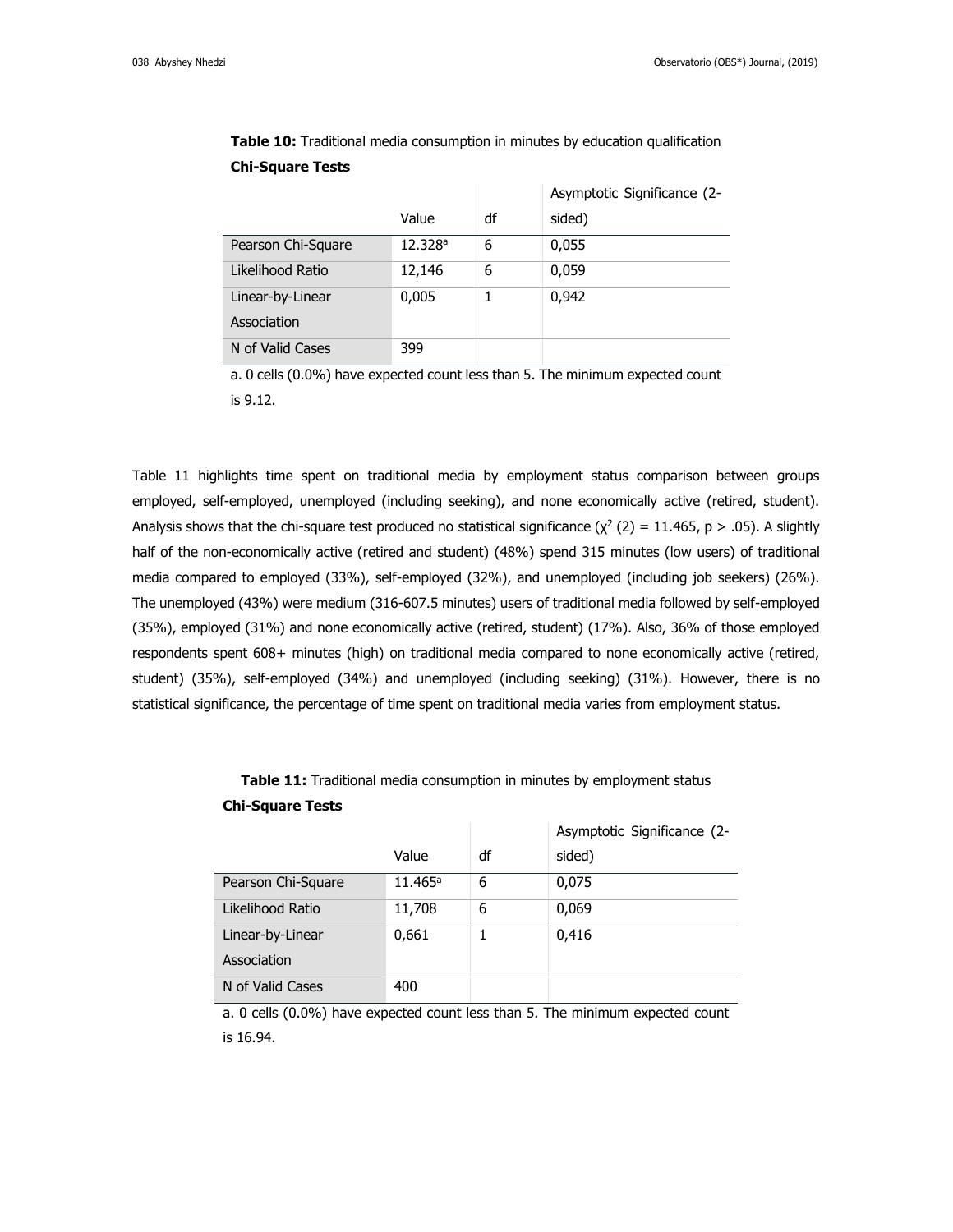Table 12 shows that there is statistically significant association between income (USA Dollar) groups of \$352 or less, \$353-703, \$704-more and not prepared to disclose use of traditional media, ( $\chi^2$  (2) = 9.011, p < .05).

**Table 12:** Traditional media consumption in minutes by income

## **Chi-Square Tests**

|                    |         |    | Asymptotic Significance (2- |
|--------------------|---------|----|-----------------------------|
|                    | Value   | df | sided)                      |
| Pearson Chi-Square | 15.502a | 6  | 0,017                       |
| Likelihood Ratio   | 15,175  | 6  | 0,019                       |
| Linear-by-Linear   | 5,701   |    | 0,017                       |
| Association        |         |    |                             |
| N of Valid Cases   | 400     |    |                             |

a. 0 cells (0.0%) have expected count less than 5. The minimum expected count is 11.73.

An analysis of media usage by income indicates significant differences between the ones who earn \$352 or less (46%) compared to \$704 or more (28%), none disclosure (28%) and \$353-703 (27%), for 608+ minutes (high) use of traditional media. The respondents (42%) who earn \$704 or more indicate 316-607.5 minutes (medium) using traditional media compared to those who did not disclose (35%), \$353-703 (32%) and \$352 or less (28%). Respondents (41%) who earn \$353-703 (low) spend 305 minutes compared to those who did not disclose (36%), \$704 or more (31%) and \$352 or less (26%). Hence, there is statistically significance between various income earners among traditional media users.

## **Comparison of usage by demographic variables of respondents use of new media**

As shown in table 13, a chi-square test indicates that there is no relationship on gender between male and female on time spent on new media  $(\chi^2(2) = 5.498, p > .05)$ . Female (42%) spend 713+ minutes (high) of consuming new media than male (31%). Male respondents (36%; 33%) spend 315 minutes (low) and 316- 712.5 minutes (medium) a less time on new media compared to female (29%; 29%). This imply that the differences in use of new media is not statistically significant.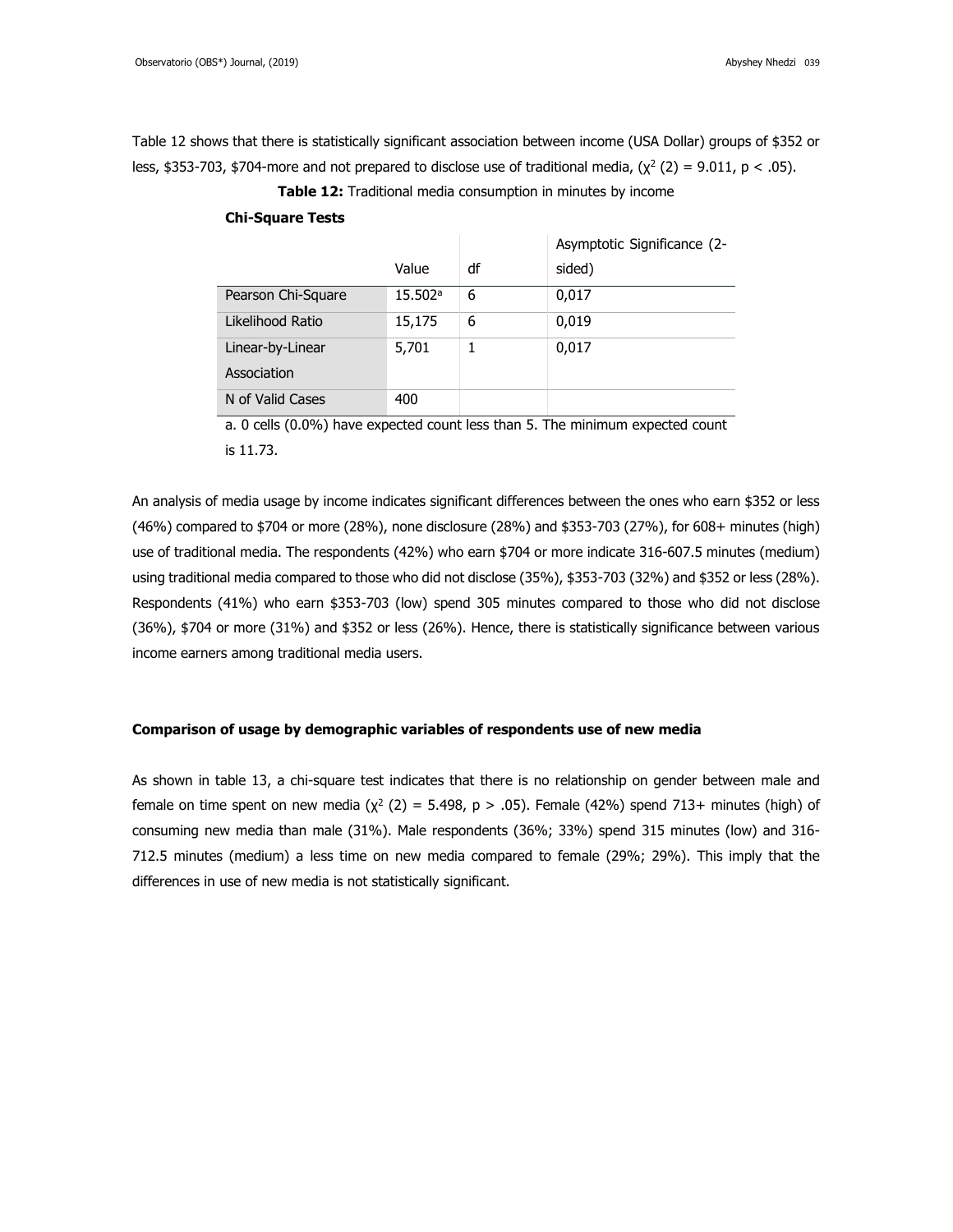|                    |        |    | Asymptotic Significance (2- |
|--------------------|--------|----|-----------------------------|
|                    | Value  | df | sided)                      |
| Pearson Chi-Square | 5.498a | 2  | 0,064                       |
| Likelihood Ratio   | 5,462  | 2  | 0,065                       |
| Linear-by-Linear   | 4,861  | 1  | 0,027                       |
| Association        |        |    |                             |
| N of Valid Cases   | 400    |    |                             |

**Table 13:** New media consumption in minutes by gender

## **Chi-Square Tests**

a. 0 cells (0.0%) have expected count less than 5. The minimum expected count is 48.70.

Table 14, A chi-square test results indicate that there is statistical significance on relationship on age groups between up to 36 years old and 37 years or older of time spent on new media  $(\chi^2(2) = 9.548, p < .05)$ .

## **Table 14:** New media consumption in minutes by age

|                    |        |               | Asymptotic Significance (2- |
|--------------------|--------|---------------|-----------------------------|
|                    | Value  | df            | sided)                      |
| Pearson Chi-Square | 9.548a | 2             | 0,008                       |
| Likelihood Ratio   | 10,449 | $\mathcal{P}$ | 0,005                       |
| Linear-by-Linear   | 8,014  |               | 0,005                       |
| Association        |        |               |                             |
| N of Valid Cases   | 400    |               |                             |

### **Chi-Square Tests**

a. 0 cells (0.0%) have expected count less than 5. The minimum expected count is 19.73.

Young respondents (38%; 36 years old or less) had more use of time on new media than older (18%) respondents for 713+ minutes (high) level. On 315 minutes (low) and 316-712.5 minutes (medium), more respondents (44%; 39%) on 37 years or older were consumers of new media than (31%; 31%) 36 years old or less.

Table 15 presents that there is statistically significant association between marital status groups of single and married or cohabitating use of new media,  $(\chi^2 (2) = 16.675, p < .05)$ .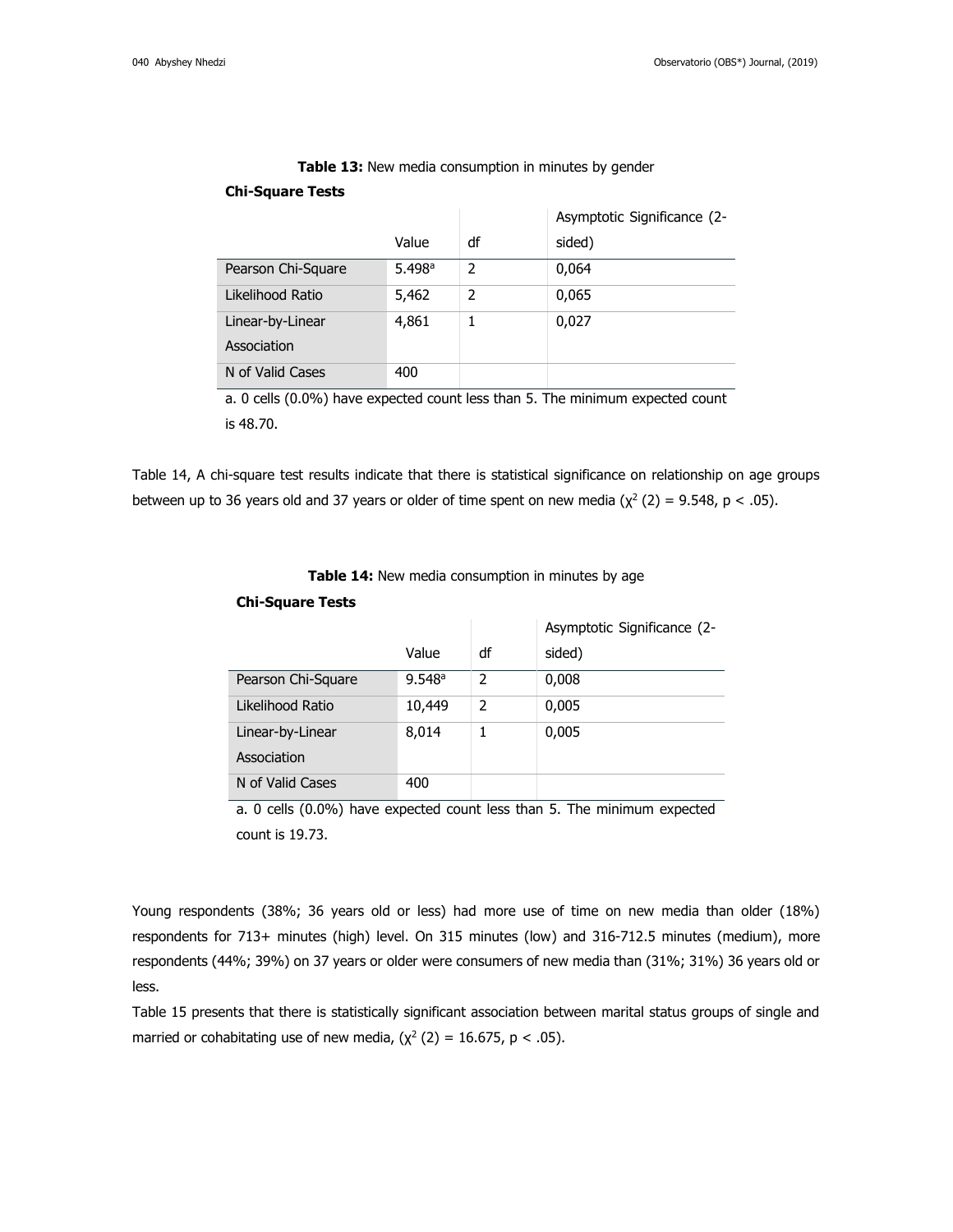|                    |                  |    | Asymptotic Significance (2- |
|--------------------|------------------|----|-----------------------------|
|                    | Value            | df | sided)                      |
| Pearson Chi-Square | $16.675^{\circ}$ | 2  | 0,000                       |
| Likelihood Ratio   | 17,038           | 2  | 0,000                       |
| Linear-by-Linear   | 14,924           |    | 0,000                       |
| Association        |                  |    |                             |
| N of Valid Cases   | 400              |    |                             |

**Table 15:** New media consumption in minutes by marital status

## **Chi-Square Tests**

a. 0 cells (0.0%) have expected count less than 5. The minimum expected count is 54.75.

The significant chi-square statistics imply that differences in scores is based on marital status. Nearly half of respondents were single (43%) who had 713+ minutes (high) on new media compared to those who were married or cohabitating (24%). On 315 minutes (low) and 316-712.5 minutes (medium), the married or cohabitating (41%; 36%) respondents led in these categories than single respondents (28%; 29%).

Table 16 shows that there is statistically significant association between education qualification groups of Up to Standard 10, diploma/certificate, undergraduate, and postgraduate use of traditional media, ( $\chi^2$  (6) = 15.726, p  $< .05$ ).

|                    |         |    | Asymptotic Significance (2- |
|--------------------|---------|----|-----------------------------|
|                    | Value   | df | sided)                      |
| Pearson Chi-Square | 15.726a | 6  | 0,015                       |
| Likelihood Ratio   | 15,632  | 6  | 0,016                       |
| Linear-by-Linear   | 3,132   |    | 0,077                       |
| Association        |         |    |                             |
| N of Valid Cases   | 400     |    |                             |

**Table 16:** New media consumption in minutes by education qualification **Chi-Square Tests**

a. 0 cells (0.0%) have expected count less than 5. The minimum expected count is 8.91.

An analysis of media usage indicates significant differences between half of the respondents undergraduate (50%), compared to postgraduate (39%), Standard 10 or less (34%) and diploma or certificate (26%), for the 713+ minutes (high) on new media. Diploma or certificate (42%) were using new media for less time (315 minutes) followed by those with Standard 10 or less (33%), postgraduate (29%) and undergraduate (31%). On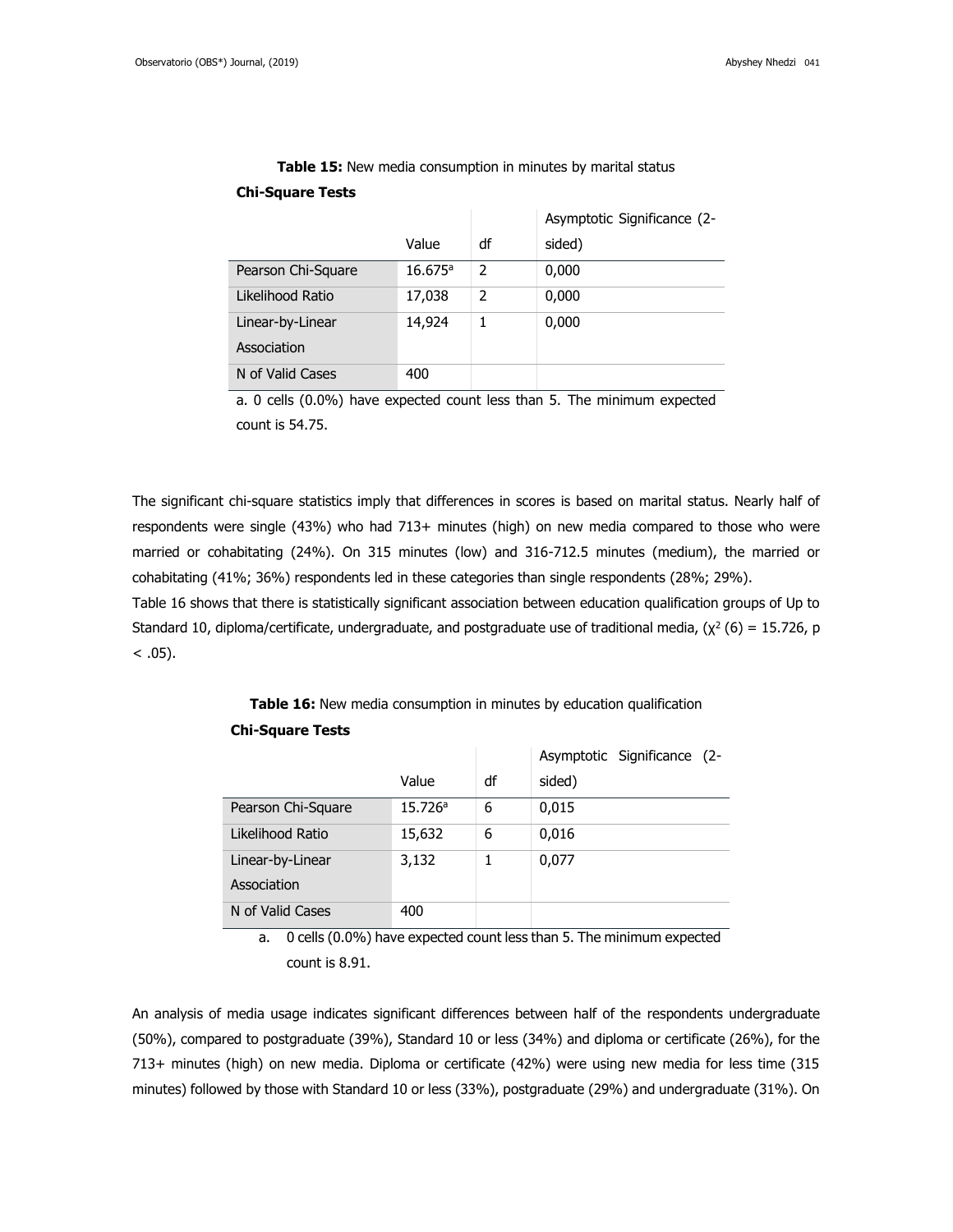316-712 minutes (medium) category, Standard 10 or less (33%) respondents were more than those who were had diploma or certificate (32%), postgraduate (32%), and undergraduate (28%).

Table 17 highlights, time spent on traditional media by employment status comparison between groups employed, self-employed, unemployed (including seeking) and none economically active (retired, student).

|                    |        |    | Asymptotic Significance (2- |
|--------------------|--------|----|-----------------------------|
|                    | Value  | df | sided)                      |
| Pearson Chi-Square | 2.867a | 6  | 0,825                       |
| Likelihood Ratio   | 2,875  | 6  | 0,824                       |
| Linear-by-Linear   | 0,249  | 1  | 0,617                       |
| Association        |        |    |                             |
| N of Valid Cases   | 400    |    |                             |

**Table 17:** New media consumption in minutes by employment status **Chi-Square Tests**

a. 0 cells (0.0%) have expected count less than 5. The minimum expected count is 16.55.

Analysis shows that the chi-square test produced no statistical significance ( $\chi^2$  (6) = 2.867, p > .05). A slightly less than half of the unemployed (including job seekers) (40%), non-economically active (retired and student) (36%) were high users (713+ minutes) of new media compared to self-employed (33%), and employed (33%). Self-employed (36%) were using new media for less time (315 minutes) followed by those unemployed (34%), employed (32%) and none economically active (retired or student) (31%). On 316-712 minutes (medium category), employed (35%) respondents were more than those who were none economically active (33%), selfemployed (31%), and unemployed (26%).

Table 18 shows that there was no statistically significant association between income (USA Dollar) groups of \$352 or less, \$353-703, \$704 or more and not prepared to disclose use of new media, ( $\chi^2$  (6) = 11.350, p > .05).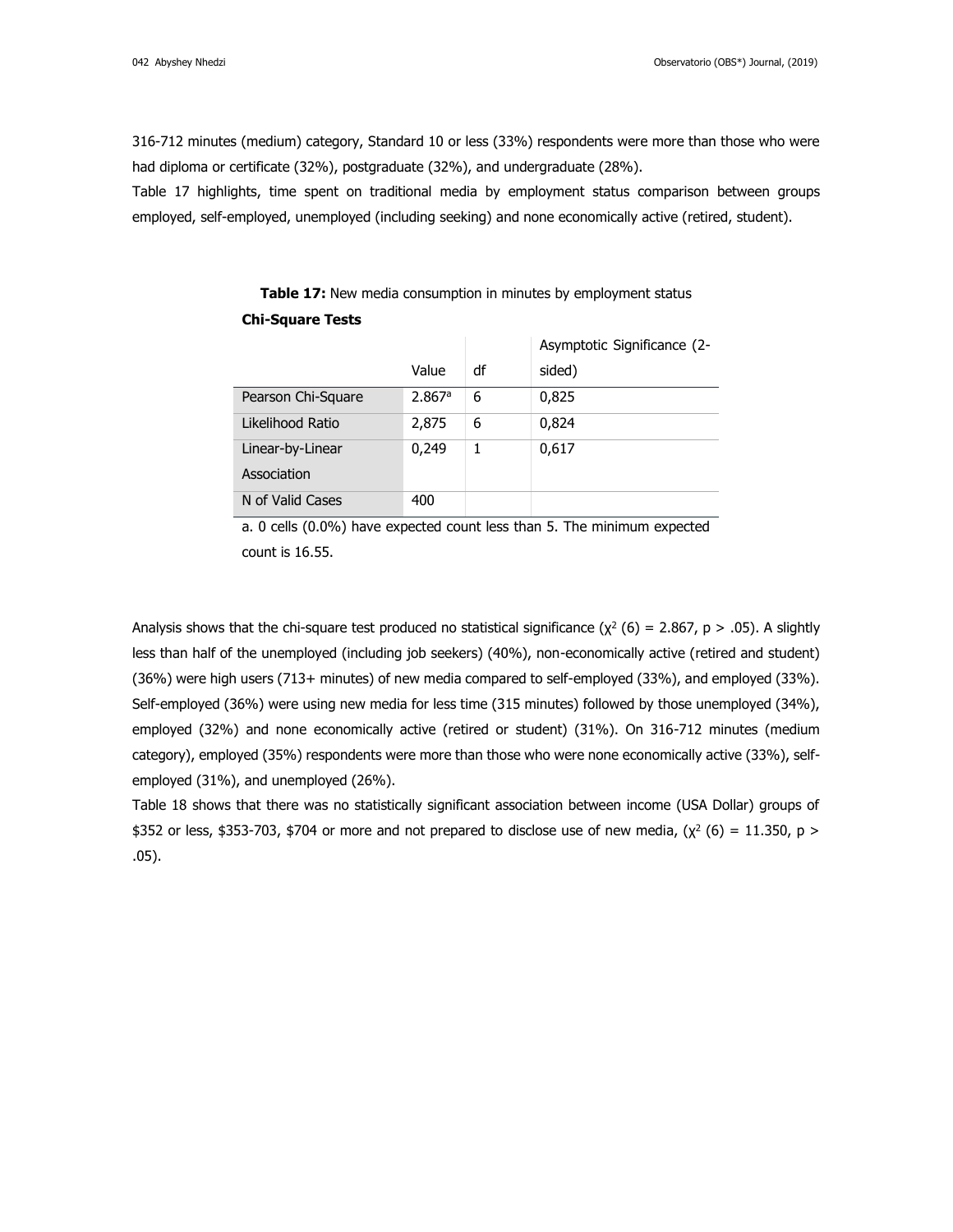|                    |         |    | Asymptotic Significance (2- |
|--------------------|---------|----|-----------------------------|
|                    | Value   | df | sided)                      |
| Pearson Chi-Square | 11.350a | 6  | 0,078                       |
| Likelihood Ratio   | 11,361  | 6  | 0,078                       |
| Linear-by-Linear   | 3,909   |    | 0,048                       |
| Association        |         |    |                             |
| N of Valid Cases   | 400     |    |                             |

**Table 18:** New media consumption in minutes by income

### **Chi-Square Tests**

a. 0 cells (0.0%) have expected count less than 5. The minimum expected count is 11.46.

An analysis of media usage by income indicates no significant differences between the ones who earn \$352 or less (45%) compared to \$704 or more (39%), none disclosure (30%) and \$353-703 (26%), for 713+ minutes (high) use of new media. The respondents (37%) who earn \$353-703 indicate 316-712.5 minutes (medium) use of new media compared to those who did not disclose (33%), \$704 or more (28%) and \$352 or less (28%). On the 315 minutes' category (low), respondents who earn \$353-703 (37%) and those who did not disclose (37%), were more compared to those with \$704 or more (33%) and \$352 or less (27%). Hence, there is no statistically significance difference between various income earners among new media users.

#### **Discussion**

The aim of the study was to provide information on the consumption of different individuals on the diverse forms of media. This article is research on consumers' uses of new and old media. Also, the primary question addressed in this study is whether traditional or new media consumption, is different from individuals' demographics in respect to a variety of variables. Clearly, the results of this study confirm the complementary use of traditional and new media in terms of gender, educational qualification and employment status. There was no disparity between gender and traditional media use though there were slightly more female than male. In respect to the variables examined, the female are high readers of both traditional newspapers and magazines. Hence female were more consumers on both traditional and new media. The 37 years or older highly use traditional media compared to those of up to 36 years old. In contrast, young people (36 years old or less young) have more time use on new media than older people with 37 years or older for highest category (713+ minutes). This finding is consistent with previous research on the media use, suggesting that the young prefer new media over older people (Pacheco et al. 2017 p. 9; Napoli & Ewing, 2011). These significant differences are not evident with all the media considered. Married or cohabitating respondents were slightly high users of traditional media. There was statistically significant on single people who were heavy users of new media compared to these who were married or cohabitating. This results shows that the single people were highest users of new media. More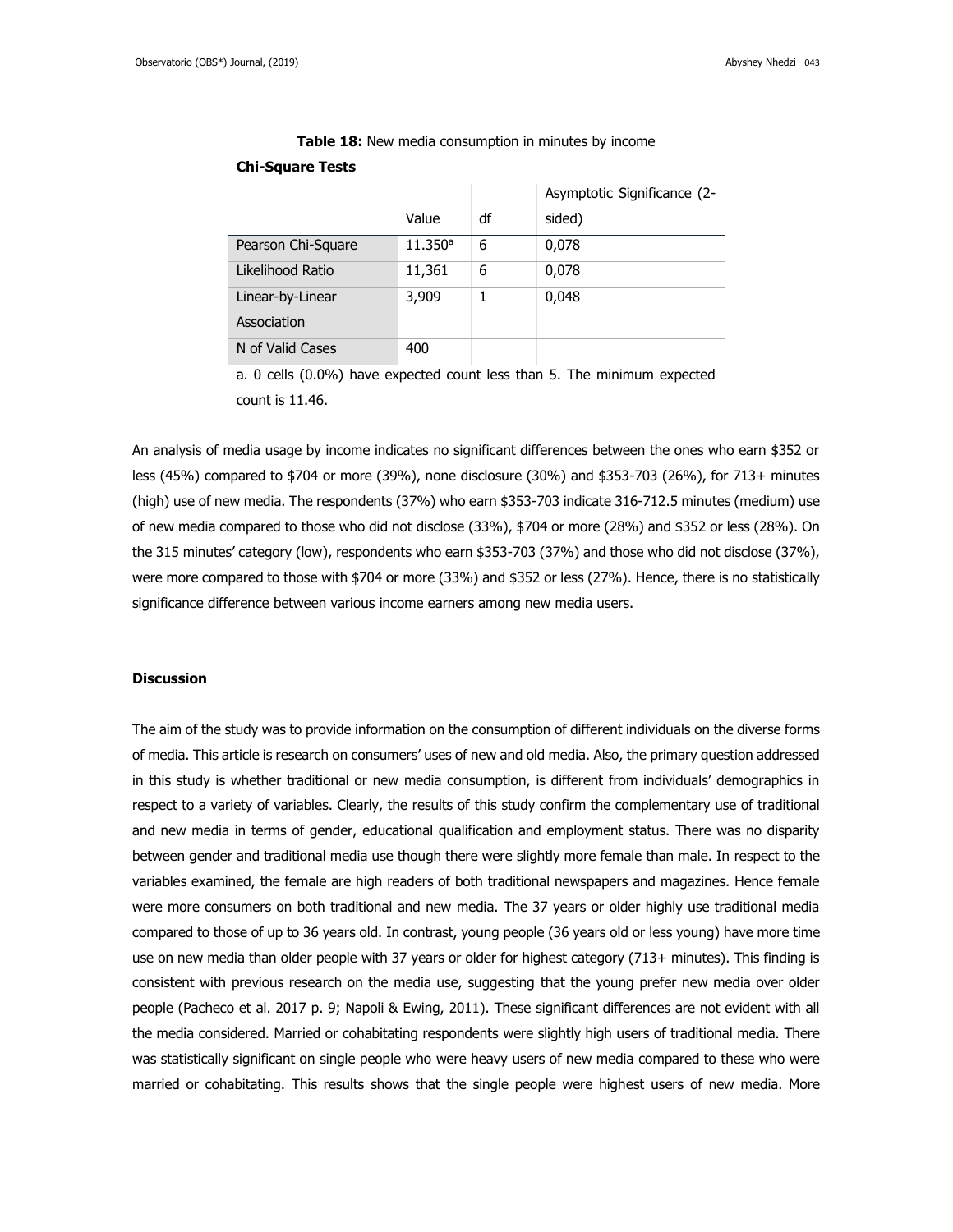044 Abyshey Nhedzi Observatorio (OBS\*) Journal, (2019)

postgraduates highly use traditional media than undergraduates, Standard 10 or less and diploma or certificates. Similarly, there were more undergraduates, compared to postgraduates, Standard 10 or less and those with diploma or certificates, for high use of new media. The statistical significance on qualification levels could perhaps relate to literacy differences. Employed respondents slightly led on traditional media compared to none economically active (retired, student), self-employed and unemployed (including seeking). However, the unemployed (including job seekers) followed by non-economically active (retired and student) were highest users but with small effect for new media. The results of an analysis of media usage by income indicates significant differences between the ones who earn less compared to highest earners, none disclosure and \$353- 703, for heavy users of traditional media. In the similar way, the income of \$352 or less were most number of people compared to \$704 or more (39%), none disclosure (30%) and \$353-703 (26%), for 713+ minutes (high) use of new media. Hence, the higher the income the heavy usage of internet.

The results show that WhatsApp is considered the most important App. WhatsApp take the first place among respondents. Facebook is the social media with the highest reach in the online population. However, among the young people other social media challenge Facebook's leading position are YouTube and Google+. The use of social media is the most significant free time activity which is consistent with previous studies (Bhatt, 2017 p. 8; Pacheco et al, 2017 p. 6). The overall results show the higher use of new media over traditional media. Results indicate more use of online newspapers that print newspapers. This is similar to previous studies (Scolari, 2013 p. 1428) that indicate the decrease in American and European readership, especially among younger generations, and the shift from print news consumption to online news consumption considered the main causes of this decline. Concordantly, this high regard for new media is perhaps the result of how the country's economy relies heavily on entrepreneurship due to high unemployment rates that have prevailed over the past decade. The results indicate that individual media use is highly differentiated both in the total number of media used and in the time spent on different media. The findings are consistent to other previous studies (Helles, Ormen, Radil & Jensen, 2015 p. 316). Traditional media represented by watching traditional TV set and listening to radio on traditional radio set were highest compared to mobile phone, computer, Ipad, and other new media. Unlike Nysveen, Thorbjørnsen and Pedersen (2005 p. 135) who found that "the positive effect of WebTV channel addition on main channel use supports the complementarity perspective and not the competitive perspective", online TV usage was limited. Given these results, television and radio, would be a better alternative for reaching the most media consumers in the country. The same conclusion would hold with WhatsApp and Facebook.

#### **Limitations and future studies**

Limitations in this study can be addressed with future research. The purpose of the study was also not to generalise the findings, but only to provide a snapshot of the types of consumer experience evident at the time of the study which could be of use to the media planners and marketers. Since specific media were not named in the study, they could have experienced the media broadcast, print or internet differently from what is proposed in the findings. However, it should also be acknowledged that the analysis was strictly guided by the findings of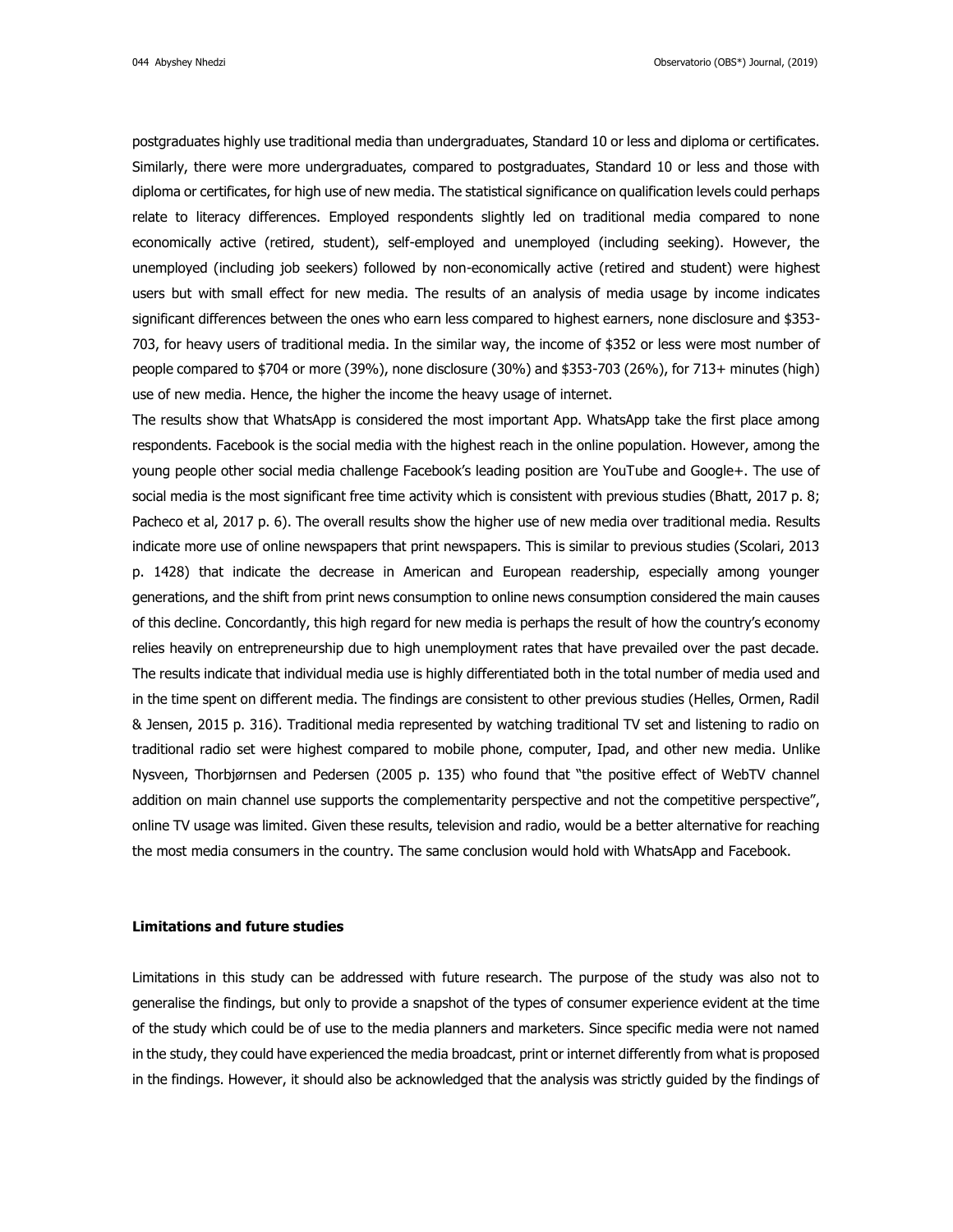media research in Zimbabwe, which could have value for the future media scholars and marketers. It is recommended that future studies should evaluate the use of different media; proposed types of media consumption study on experience research should also be tested in other African countries. Also the fact that it was quantitative study it has its limitations because a qualitative approach such as an in-depth interview gives the respondent more latitude to respond to some questions with more personal information which could shed more light on their experiences and perceptions. It would be interesting to complement the research with a qualitative analysis (e.g., interview with media users). The other intent of this study was to provide evidence whether the use of traditional and new media are not consistent in respect to demographic variables. At least for the variables chosen, the separation is apparent. Many unanswered questions persist, and it is hoped that this study will provide the stimulus for future research.

### **Conclusion**

The findings, represent just a snapshot of how Zimbabwean consumers are using traditional media compared to new or digital media. The media consumption landscape continues to evolve quickly and it is often hard to keep up knowledge of consumers. Such information contributes to media planners' and understanding of consumption patterns and free time usage of different individuals. As the marketing and media landscape have evolved and continues to evolve to include digital media marketing, online advertising, marketers' responsibility in optimising their choice of media and allocating their budgets appropriately has become even more complex. Media planners will hopefully utilize the findings in media planning activities, such as media use and scheduling, for their organisations or clients. Currently, there are no clear guidelines and a paucity of academic research on this topic. In particular, the study was intended to provide new information on the consumption between traditional and new media, and greater insight into less researched markets such as Africa. Current patterns of traditional and new or digital media consumption create many challenges for accurate measurement, including device, place and time. This study contributes to the body of work on media consumption patterns, the focus is more practical, in the vein of empirical work that has marketing and media practitioners interest. Previous studies have argued that patterns of consumption among news users varied with outlets, media sources, a combination of both old (broadcasting mass media) and new (social media). As a result, this generates into complex patterns of media use including culture, status and available infrastructure. Further, this study provides evidence of reassurance as a booster of new media consumption without totally removing traditional media's influence for those not generally amenable to its experience, thereby rendering responses to complementary media more favorable. Last, the results of this study offers practical implications for marketers and media planners in terms of how to target more- and less-waste on consumers by using right media platforms that depict time consumption of media.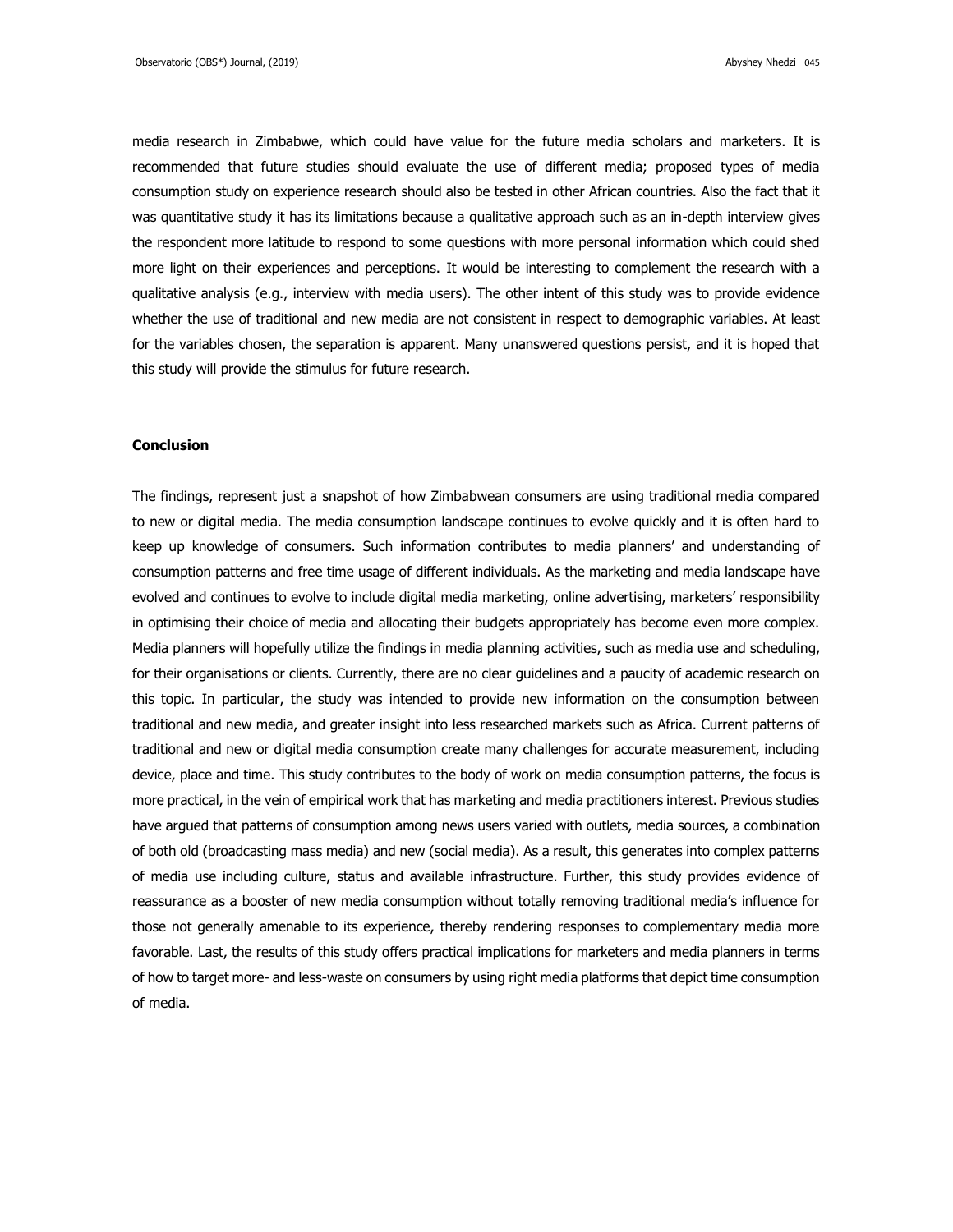#### **References**

- Austin, A., Barnard, J., & Hutcheon, N. (2016). Media Consumption Forecasts 2016. Zenith: The ROI Agency. https://communicateonline.me/wp-content/uploads/2016/06/Media-Consumption-Forecasts-2016.pdf.
- Blank, G., & Lutz, C. (2017). Representativeness of Social Media in Great Britain: Investigating Facebook, LinkedIn, Twitter, Pinterest, Google+, and Instagram. American Behavioral Scientist, 61(7): 741–756.
- Becker, G.S. (1965). A Theory of the Allocation of Time. The Economic Journal, 75(299): 493-517.
- Bhatt, A. (2017). Media Habit: An Engagement with Current Trends in Media Consumer Preferences. International Research Journal of Multidisciplinary Studies, 3(8): 1–12.
- Clow, K.E. & Baack, D.E., (2018). Integrated Advertising, Promotion, and Marketing Communications, (8th Edition). Harlow: Pearson.
- Damásio, M., Henriques, S., Silva, M.T., Pacheco, L., & Brites, M.J. (2015). Between Old Broadcast Media and New Networked Media: Materiality and Media Consumption Practices. International Journal of Communication, 9(1): 386–411.
- Dimmick, J. Feaster, J.C., & Hoplamazian, G.J. (2010). News in the interstices: The niches of mobile media in space and time. New media & society, 13(1): 23-39.
- Haight, M., Quan-Haase, A., & Corbett, B.A. (2014). Revisiting the digital divide in Canada: the impact of demographic factors on access to the internet, level of online activity, and social networking site usage. Information, Communication & Society, 17(4): 503–519.
- Hargittai, E. (2015). Is bigger always better? Potential biases of big data derived from social network sites. The ANNALS of the American Academy of Political and Social Science, 659(1): 63–76.
- Helles, R., Ormen, J., Radil, C., & Jensen, K. B. (2015). The Media landscapes of European audiences. International Journal of Communication, 9(1): 299-320.
- Hess, M., & Doe, P. (2013). The Marketer's Dilemma: Focusing on a Target or a Demographic? The Utility of Data-integration Techniques. Journal of Advertising Research, 53(2): 231-236.
- Jordaan, Y., Ehlers, L., & Grové, J.M. (2011). Advertising credibility across media channels: Perceptions of Generation Y consumers. Communicare, 30(1): 1–20.
- Katz, E., Blumler, J., & Gurevitch, M. (1974). Uses and gratifications research. The Public Opinion Quarterly, (37)4: 509–523.
- Kaplan, A. M. (2015). Social Media, the Digital Revolution, and the Business of Media. International Journal on Media Management, 17(4): 197–199.
- Kaplan, A. M., & Haenlein, M. (2010). Users of the World, Unite! The Challenges and Opportunities of Social Media. Business Horizons, 53(1): 59-68.
- Lutz, C. (2016). A social milieu approach to the online participation divides in Germany. Social Media + Society, 2(1), 1–14.
- Marques, R. F., & Batista, J. L. (2017). Information and Communication Overload in the Digital Age. Hershey, PA: Information Science Reference.